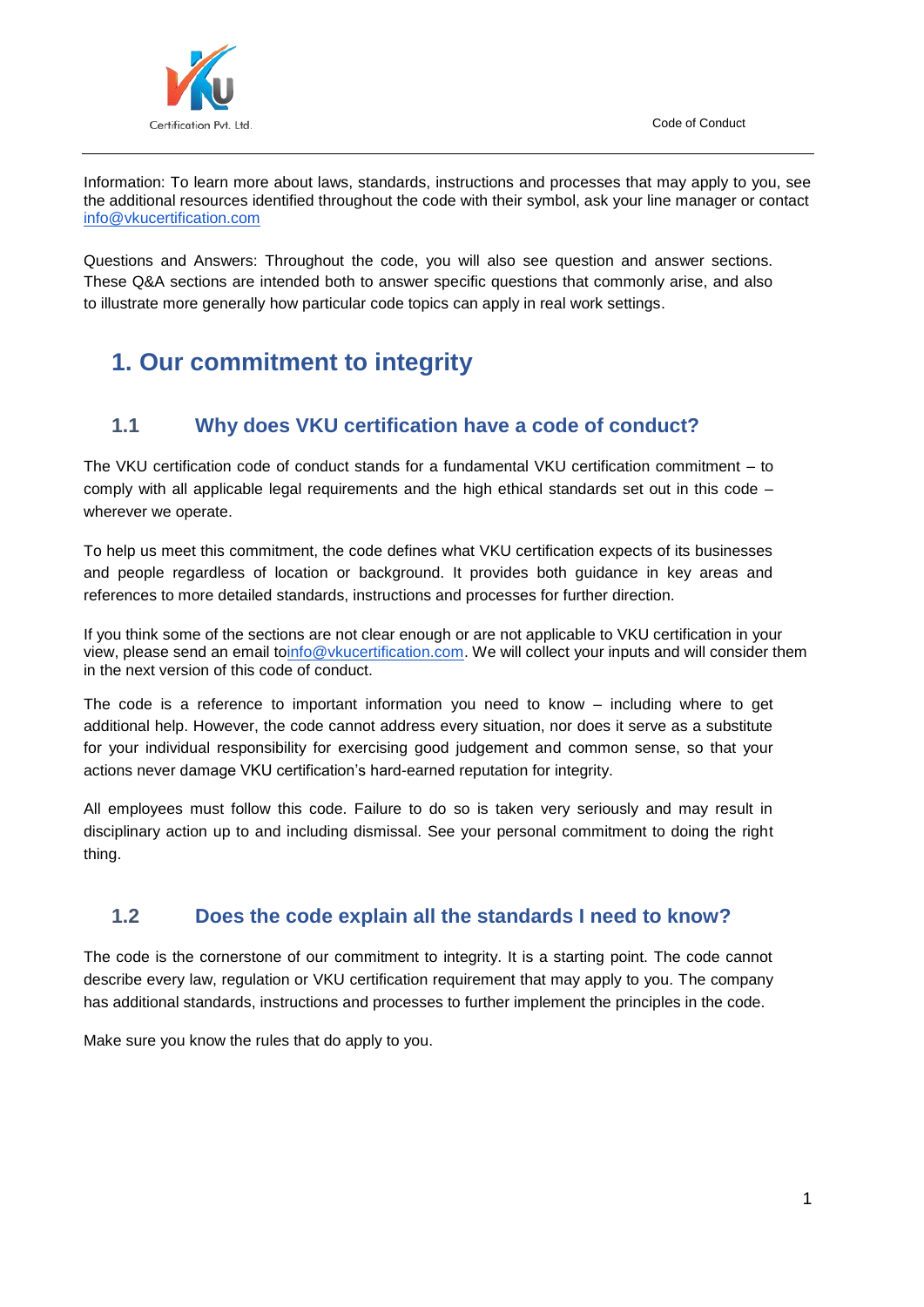

# **1.3 Who must follow this code?**

All employees must adhere to the principles and requirements contained in this code and should consult the code for guidance when acting on behalf of VKU certification.

Employees must not use a contractor, agent, consultant or other third party to perform any act which conflicts with this code. Employees who engage third parties such as contractors, agents or consultants to work on behalf of VKU certification must seek to ensure that these parties are made aware of the code and should seek their co-operation in adhering to the code – including, where possible, a contractual requirement to act consistently with the code when working on our behalf.

You must report any breaches or inconsistent behaviour by these third parties. In joint operations, where we are the operator, we will apply our code principles directly; where we are not the operator, we will seek to influence our joint ventures to adopt similar principles.

# **1.4 The duties of those who supervise others**

Those who supervise others have additional responsibilities under the code. They must:

- Promote compliance and ethics by example in other words, show by their behaviour what it means to act with integrity.
- Make sure that those who report to them understand the code's requirements and have the resources to meet them.
- Monitor compliance and ethics of the people they supervise.
- Use reasonable care to monitor third parties acting on behalf of VKU certification to ensure that they work in a manner consistent with the code.
- Enforce the code consistently.
- Support employees who, in good faith, raise questions or concerns.

# **1.5 Your personal commitment to doing the right thing**

This code represents a commitment to doing what is right. By working for VKU certification, you are agreeing to uphold this commitment. Understand the requirements of the code and the standards, instructions and processes that apply to your job – and always follow them.

Those who fail to follow the code put themselves, their co-workers, and VKU certification at risk.

### **1.6 Asking questions and raising concerns**

Your duty to speak up. You must report any breaches or potential breaches of VKU certification's compliance and ethics commitments of which you become aware – whether these relate to yourself, direct reports or others. You must similarly seek advice if you are ever unsure about the proper course of action. If you are in any doubt about whether to speak up, ask yourself some simple questions:

- Is the action you are concerned about legal?
- Does it comply with the VKU certification code of conduct?
- Does it expose VKU certification to any unacceptable risks?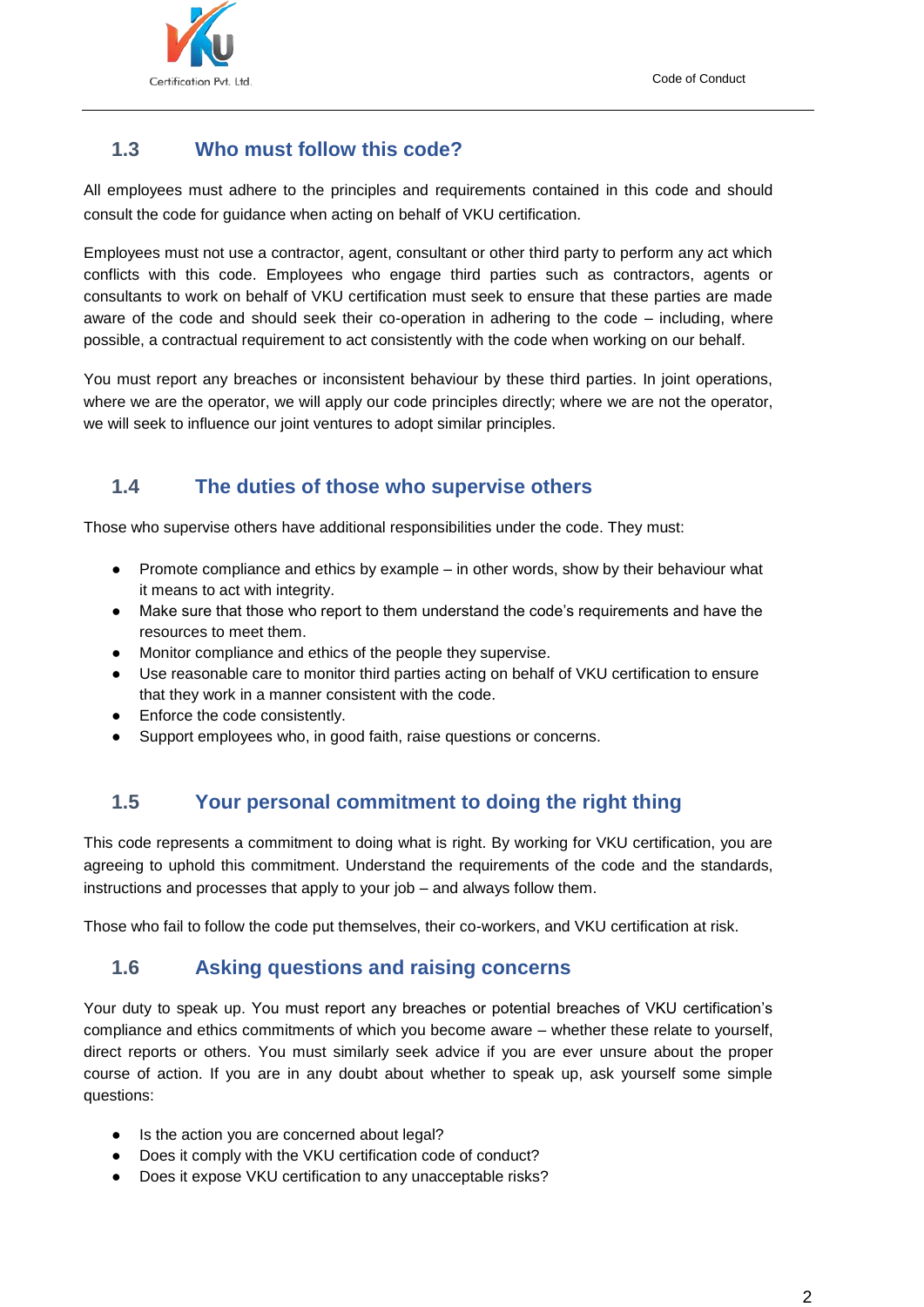

- Does it match our commitments and guarantees that we have made to others?
- What would others think about this action your manager, colleagues or family?
- How would this look if reported in the newspapers?
- Does it feel right?

It may seem easier to keep silent or look the other way. But our commitment to integrity means we must never ignore a legal or ethical issue that needs to be addressed.

# **1.7 Where to go for help**

If you do have a question or concern about legal or ethical standards, what should you do? As explained below, you have options. The most important thing is that you use one of these options.

A good place to start:

- Your line management is usually a good place to start with a legal or business conduct issue. You may also get help or advice from HR.
- You may also want to use one of the resources identified throughout the code in connection with particular topics by the i-symbol.

However, if you are not comfortable using one of these resources, you may also contact Open Talk, as described below, at any time.

# **1.8 The VKU certification OpenTalk line (Whistle blowing)**

If you ever feel unsure about where to go for help, or are uncomfortable using one of the other resources identified in the code, VKU certification has an additional resource that can help – OpenTalk.

Just write an email to [info@vkucertification.com](mailto:info@vkucertification.com)

These emails will go directly to the Head of HR's inbox and will be treated highly confidential. In case it is necessary to forward such emails to another person, they will only be forwarded in an anonymous manner.

Retaliation will not be tolerated.

Any employee who in good faith seeks advice, raises a concern or reports misconduct is following this code – and is doing the right thing. VKU certification will not tolerate retaliation by managers or colleagues against that person.

We take claims of retaliation seriously. Allegations of retaliation will be investigated and appropriate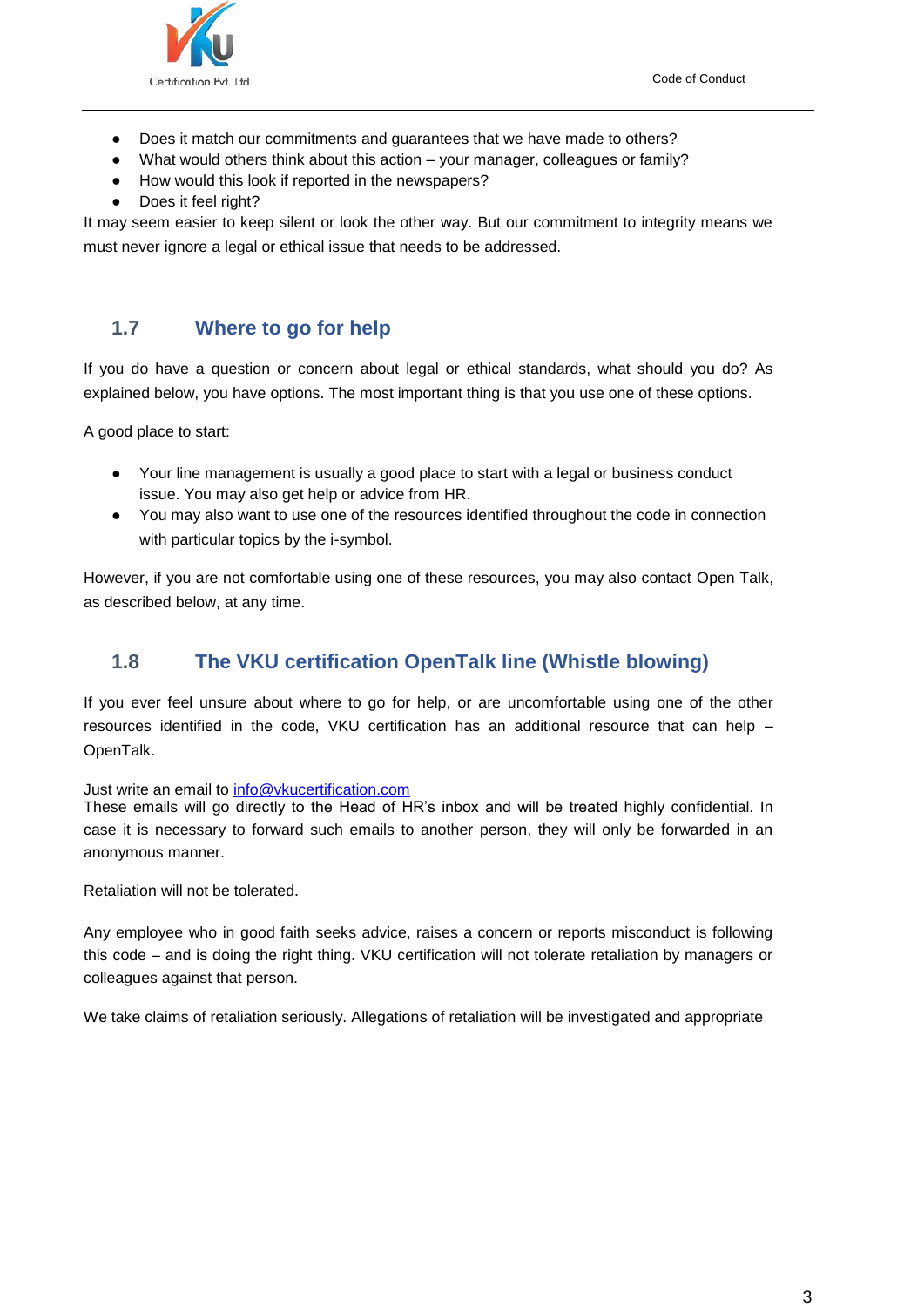

action taken. Anyone responsible for reprisals against individuals who report suspected misconduct or other risks to the business will be subject to disciplinary action up to and including dismissal.

If you suspect that you or someone you know has been retaliated against for raising a compliance or ethical issue, immediately contact Open Talk.

**Q&A**: I have been thinking about contacting Open Talk, but I'm not sure if I should. My line managertold me to do something that I feel is dangerous and may even be illegal. I think I should tell someone who can look into this, but I'm afraid that my line manager will make my job difficult for me if I do.

What should I do?

Even in great companies, people sometimes do things they shouldn't. You have identified what you believe is a potentially serious matter. The code says that if something does not feel right, you need to speak up. Line management is often the best place to raise concerns, but because it is your line manager's request that concerns you, your choice to contact Open Talk is a good option. If you contact Open Talk, VKU certification will look into the situation and will not tolerate your line manager or anyone else retaliating against you. The right thing to do is to report your concerns.

If you believe that a conflict arises between the code and the laws, customs and practices of the place where you work, please contact [\(info@vkucertification.com\)](mailto:info@vkucertification.com) or Open Talk.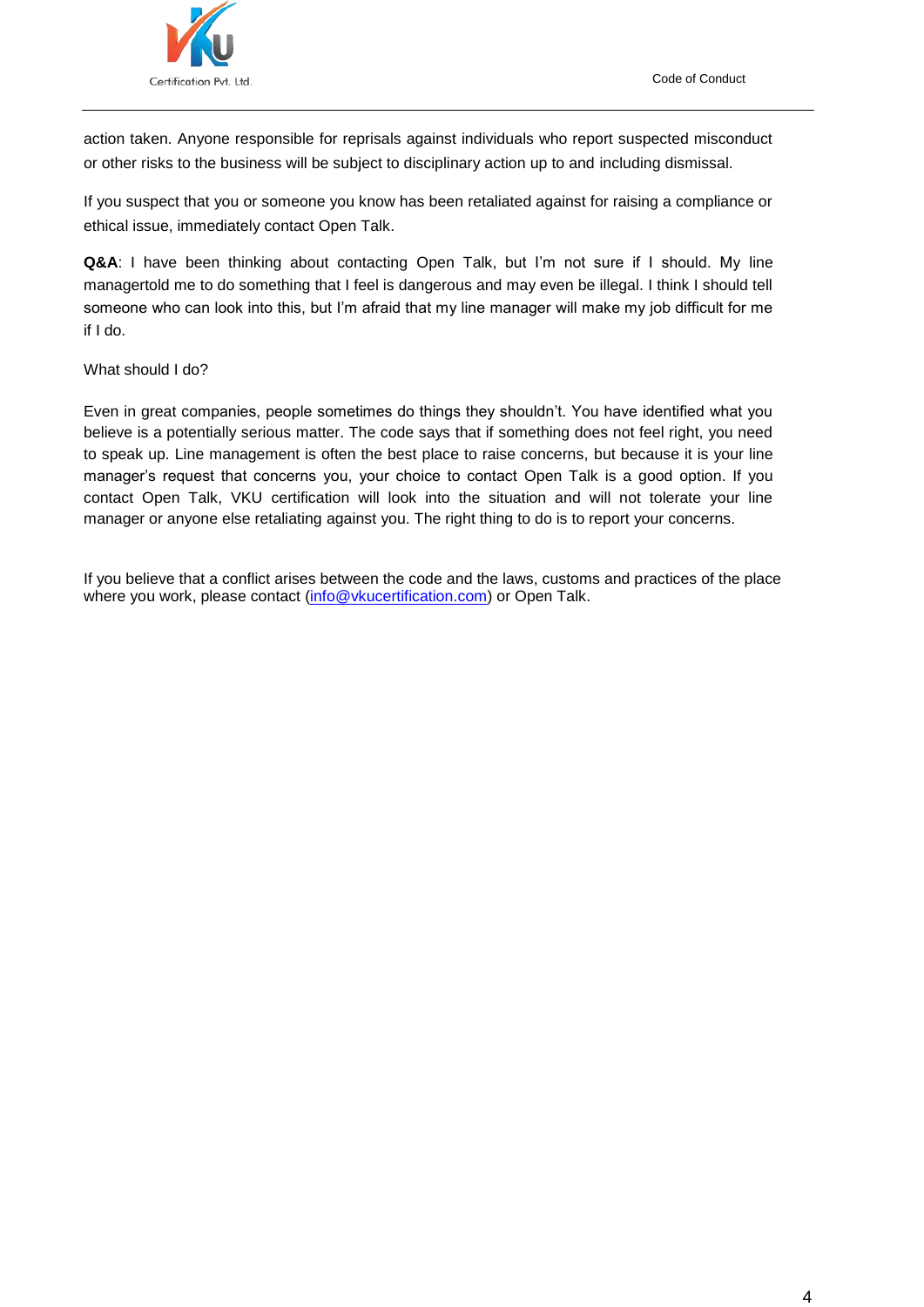

# **2. Health, safety, security and the environment**

At VKU certification our aspirations are no accidents, no harm to people and no damage to the environment. We are committed to the protection of the natural environment, to the safety of the communities in which we operate, and to the health, safety and security of our people.

Everyone who works for VKU certification, everywhere, has a responsibility for getting these rules right.

VKU certification is committed to providing all VKU certification employees – and those of other companies working on our premises – with a safe and secure work environment where no one is subject to unnecessary risk.

Simply obeying safety rules is not enough. VKU certification's commitment to safety means each of us needs to be alert to safety risks as we go about our jobs.

Basic rules you must follow:

#### Always

- Comply with the requirements at your work location including the use of relevant standards, instructions and processes – and with the golden rules of safety.
- Stop any work that becomes unsafe.
- Only undertake work for which you are trained, competent, medically fit and sufficiently rested and alert to carry out.
- Make sure you know what to do if an emergency occurs at your place of work.
- $\bullet$  Help ensure that those who work with you employees, contractors and other third parties act consistently with VKU certification's commitments.
- Promptly report to local VKU certification management any accident, injury, illness, unsafe or unhealthy condition, incident, so that steps can be taken to correct, prevent or control those conditions immediately. Never assume that someone else will report a risk or concern.

#### Seek advice and help if:

- You are ever unclear about your obligations.
- You have a concern about a potential or actual breach of law or a VKU certification requirement.

#### Never

- Undertake work when your performance is impaired by alcohol or other drugs, legal or illegal, prescribed or otherwise.
- Possess, use or transfer illegal drugs or other substances on company premises.
- Use threats, intimidation or other violence at work, or bring weapons including those carried for sporting purposes – onto company premises.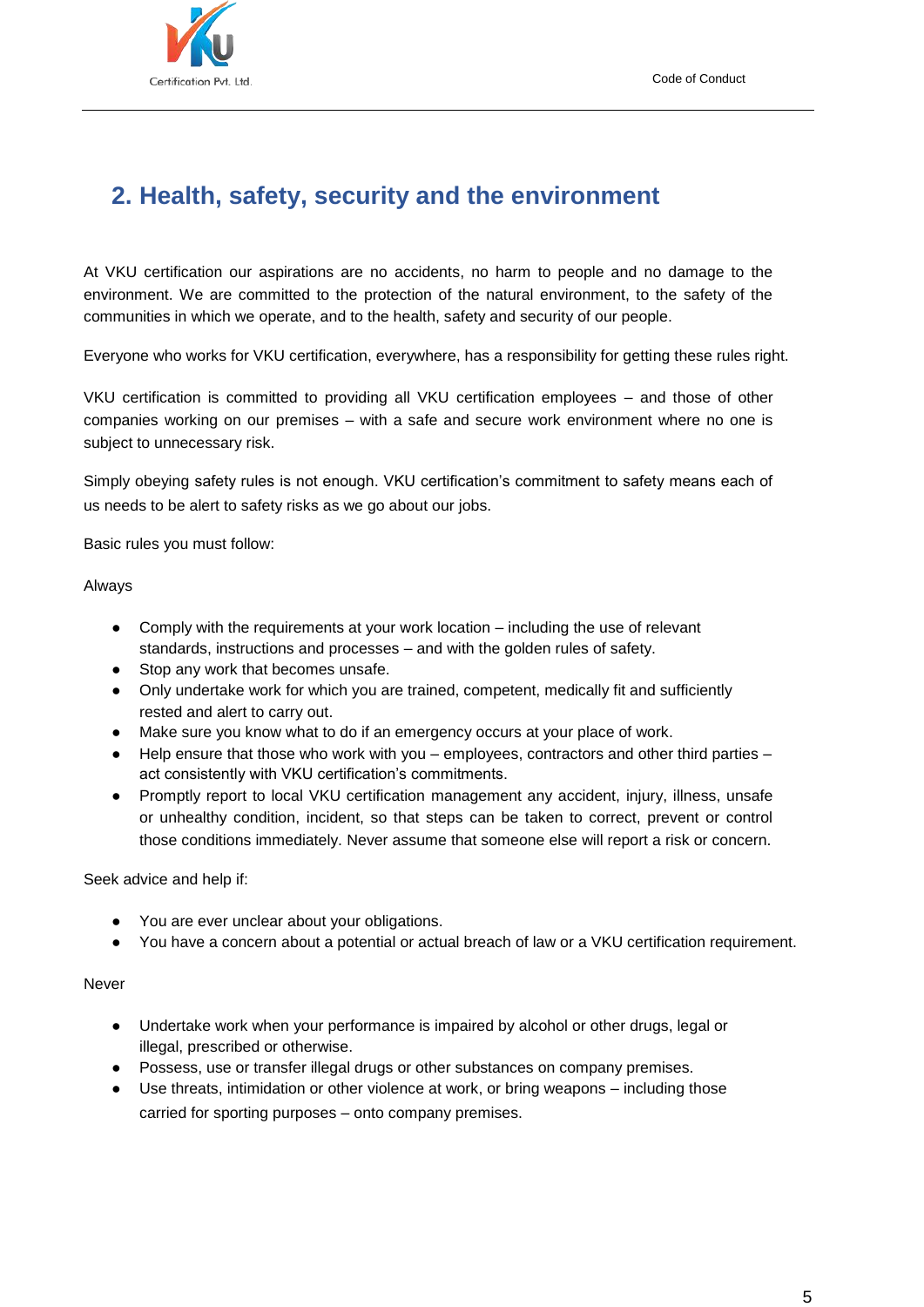

# **3. Employees**

At VKU certification we seek to build a workplace that is safe, professional and supportive of teamwork and trust. Everyone who works for VKU certification contributes to our success and to creating a great company. Working together, drawing from our diverse talents and perspectives, we will stimulate new and creative opportunities for our business.

We are committed to creating a work environment of mutual trust – in which diversity and inclusion are valued – and where everyone who works for VKU certification is treated with dignity and respect. Employees will be recruited, selected, developed and advanced on merit, irrespective of race, colour, religion, gender, age, national origin, sexual orientation, gender identity, marital status or disability. They will be entitled to feel included as part of a meritocratic organization of people from diverse backgrounds.

We will seek to work in good faith with trades unions and other bodies that our employees collectively choose to represent them within the appropriate legal framework.

### **3.1 Fair treatment and equal employment opportunity**

VKU certification aspires to create a work environment of mutual trust and respect, in which diversity and inclusion are valued, and where everyone who works for VKU certification:

- Knows what is expected of them in their job.
- Has open, constructive performance conversations.
- Is helped to develop their capabilities.
- Is recognized and competitively rewarded for their performance based on merit.
- Is listened to and is involved in improving team performance.
- Is fairly treated, with respect and dignity, without discrimination.
- Feels supported in the management of their personal priorities.

In support of these aspirations, as a VKU certification manager you must:

- Make sure your own decisions regarding recruitment, selection, development and advancement of employees are based on merit – qualifications, demonstrated skills and achievements. Do not allow factors such as race, colour, religion, gender, age, national origin, sexual orientation, gender identity, marital status or disability to influence your judgement.
- Always seek to influence other parties with whom we work (contractors, agents, JV partners) to do the same – particularly where we are the JV operator or hold a majority interest.
- Follow all applicable labour and employment laws wherever we operate. In some areas where we operate, legal requirements are stringent. Familiarize yourself with any applicable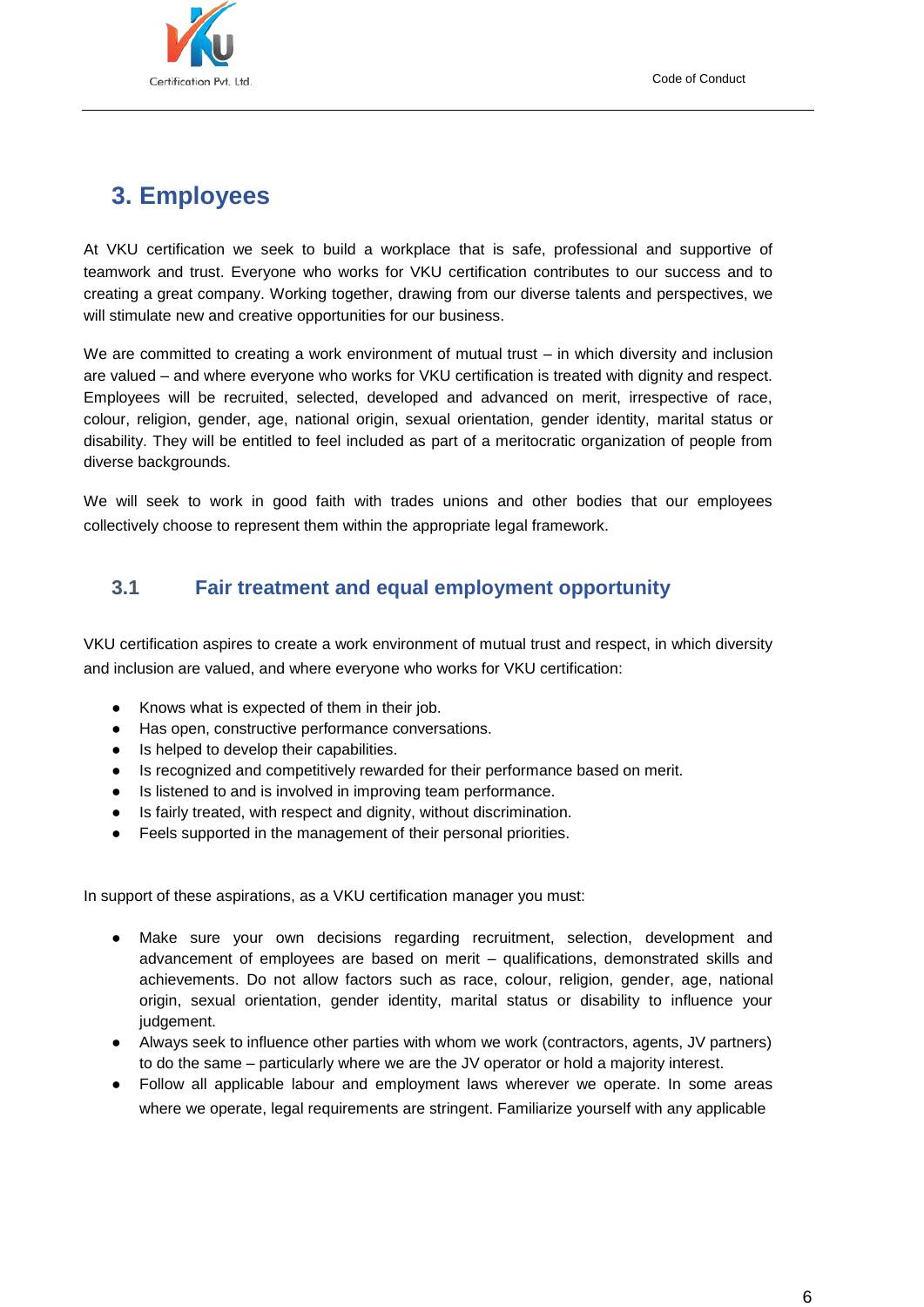

additional local requirements with which you must comply.

As a VKU certification employee you must:

Report any breaches of which you become aware and seek advice if you have a concern in this area – whether it concerns yourself, direct reports or others.

**Q&A**: I believe I have no prejudices in this area, but I feel sure the job coming open in mydepartment requires too much travel time for a single parent. I only agreed as a courtesy to interview such candidates.

If you made such an assumption, you would be violating company policy and in some areas possibly breaking the law. At VKU certification, equal opportunity means just that – a fair chance for everyone.

**Q&A**: In the country where I work, women are not allowed to apply for the jobs we offer. If we puttheir names forward as candidates for approval by the state JV partner, we know that they will be rejected. Should we therefore just exclude them from the list?

No. Doing so would make it appear that we, as a company, agree with discrimination. Even though you may be certain of rejection, continue to put the best candidates forward based on merit. This is leading by example, and might in time be an influence for change.

If you have further questions on equal employment and diversity, contact HR.

### **3.2 Child and forced labour**

VKU certification is committed to:

- The elimination of all forms of forced and compulsory labour.
- The effective abolition of child labour. Each VKU certification employee is expected to be aware of and to abide by these commitments in their job:
	- o Never personally hire child or forced labour.
	- $\circ$  Be alert to any evidence of child labour or forced labour abuses in operations linked to our businesses – and report them.

While it is acknowledged that in the normal day-to-day operations, VKU certification employees or representatives would rarely come in to contact or engage with children (persons under the age of 18) VKU certification is committed to the safeguarding and protection ofchildren. Basic Rules you must follow:

Always

- If you come into contact with children treat them with respect and dignity and ensure they are free from abuse when in contact with them
- promote the safety and well-being of children at all times

Seek Advice and help if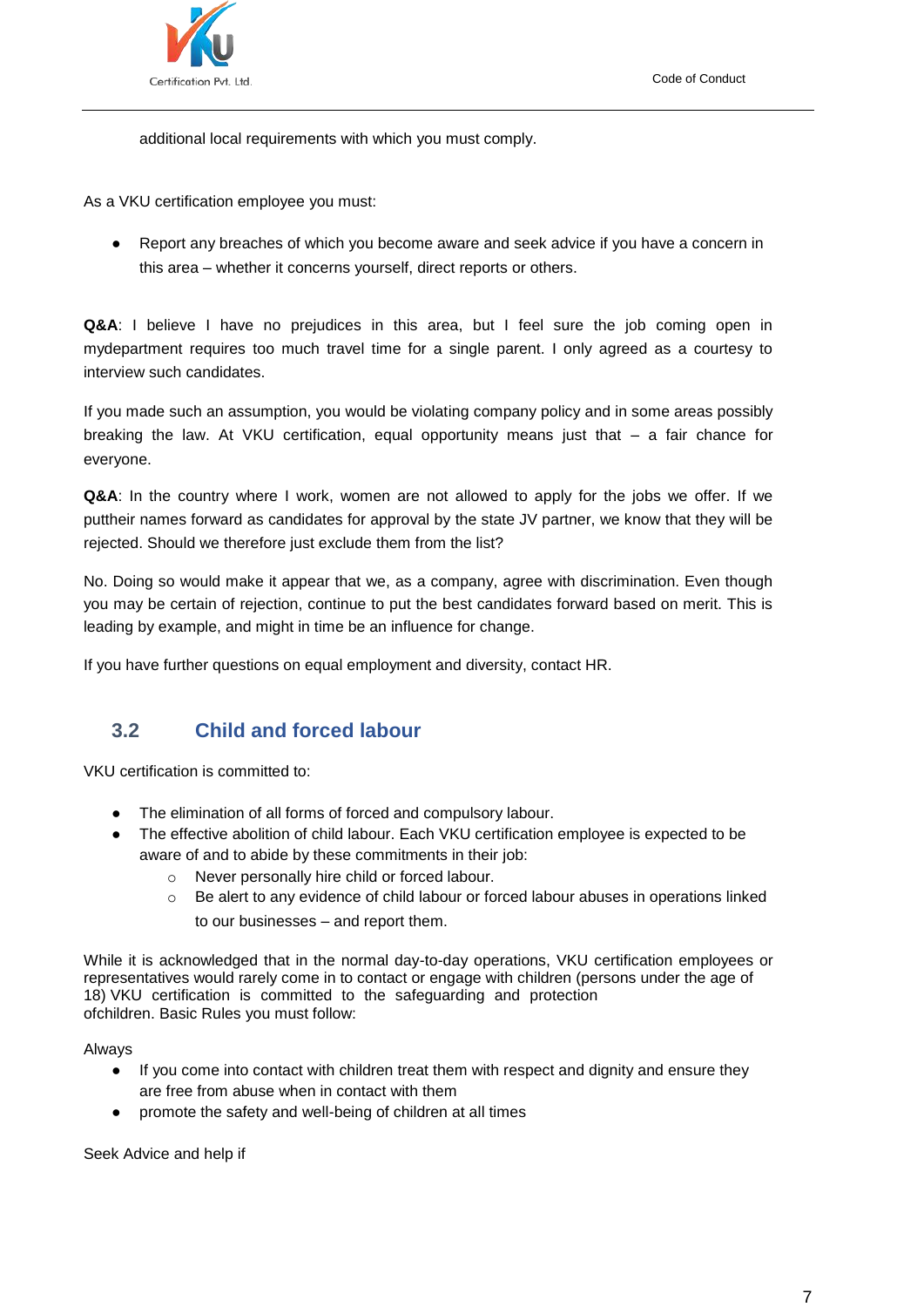



● You have any concerns about safety or wellbeing of children who come in to contact with VKU certification or representatives as part to of our work or if you note any possible breaches of this aspect of the code of conduct.

Never

- Befriend children who come into contact with VKU certification on social media sites such as Facebook, unless needed for legitimate business purposes.
- Try to avoid being alone with children unaccompanied
- Have sexual relations with anyone under the age of 18 years old

# **3.3 Respectful, harassment-free workplace**

At VKU certification, we believe every employee is entitled to fair treatment, courtesy and respect.

VKU certification will not tolerate any form of abuse or harassment, in any company workplace, towards employees, contractors, suppliers, customers or others.

Basic rules you must follow

Never:

- Engage in behaviour that could be characterized as offensive, intimidating, malicious or insulting.
- Engage in sexual harassment i.e. unwelcome sexual advances, requests for sexual favours, physical contact or repeated sexual suggestions.
- Engage in any form of harassment with the intent or effect of:
	- o Creating a hostile or intimidating work environment, including one in which employees may be driven to engage in inappropriate work practices in order to 'fit in'.
	- o Unreasonably interfering with an individual's work performance.
	- o Affecting an individual's employment opportunity.
- Humiliate, denigrate or injure another person.
- Make racial, ethnic, religious, age-related, or sexual jokes or insults.
- Distribute or display offensive material, including inappropriate pictures or cartoons.
- Misuse personal information.
- Spread malicious rumours or use voicemail, e-mail or other electronic devices to transmit derogatory or discriminatory information.

These are just examples. Whatever the form of abuse or harassment, VKU certification takes it very seriously. It simply has no place at VKU certification.

If you observe or experience any form of abuse or harassment, report it to your line manager, human resources or contact Open Talk. VKU certification strictly prohibits any form of retaliation against anyone making such a good-faith report.

Your prompt reporting will enable early management intervention to take place.

**Q&A**: We have someone on our team who is hearing impaired. He is a great worker. He can speakbut he sounds very different from everyone else. Some people make fun of him behind his back. I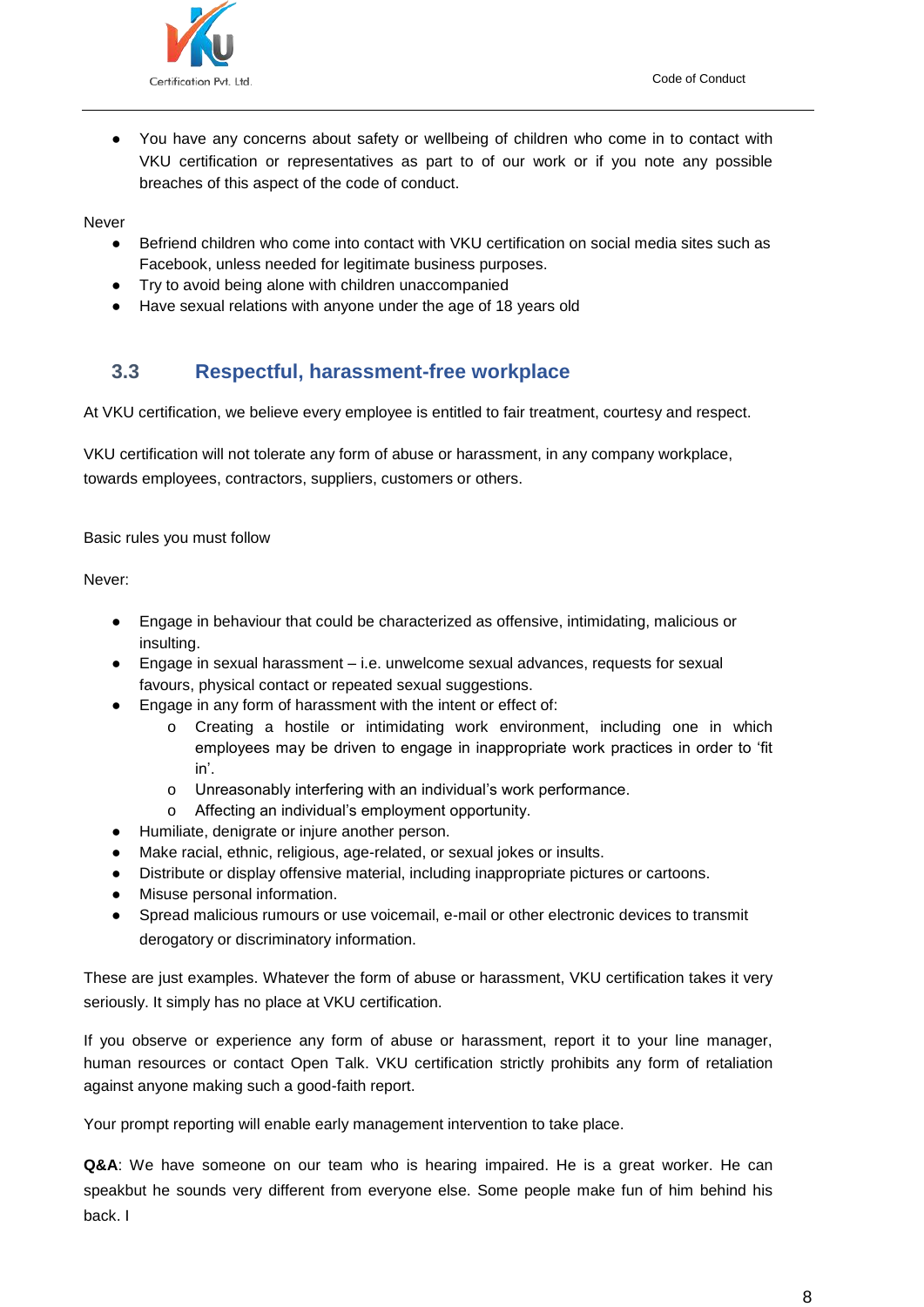

Code of Conduct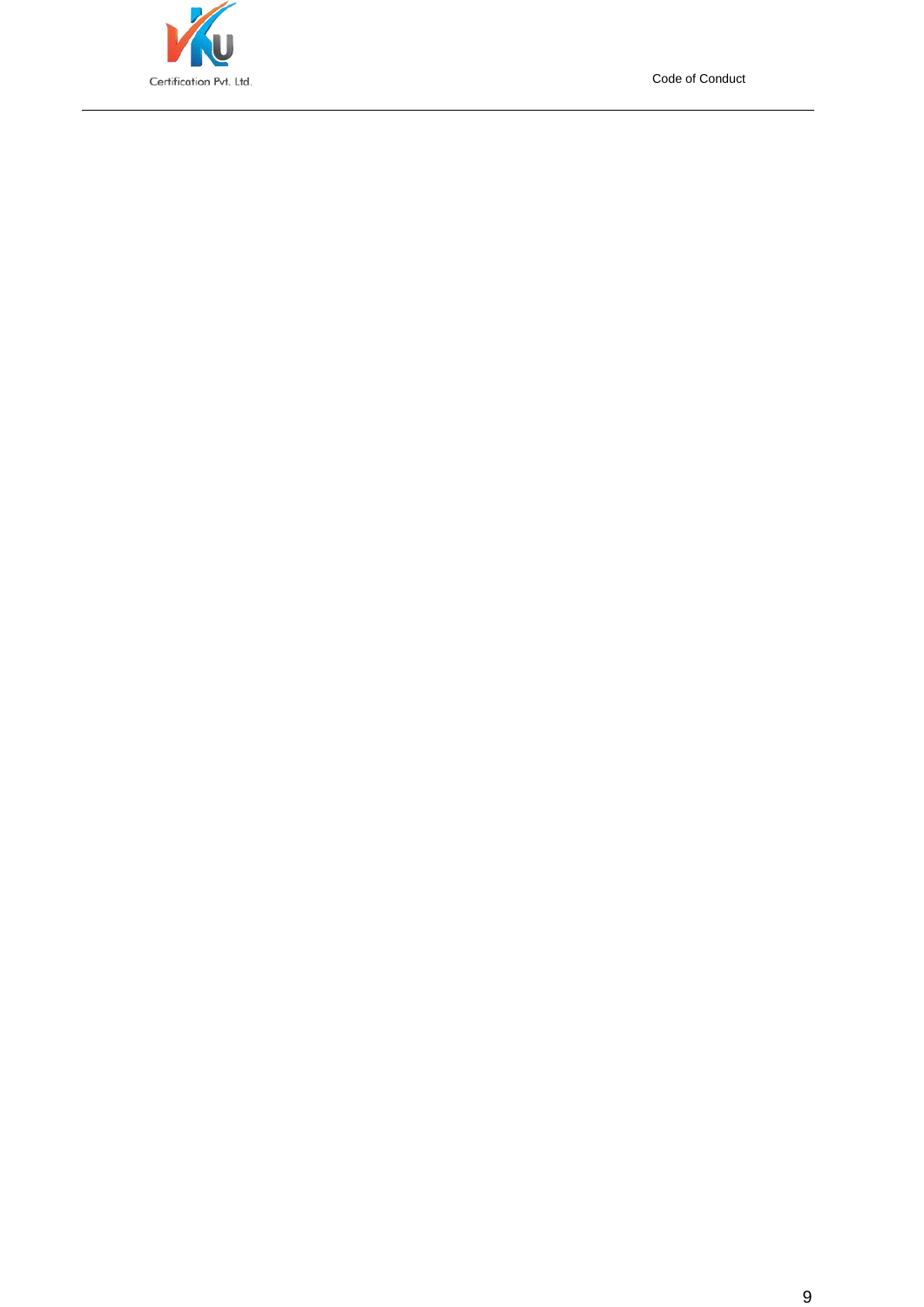

find it embarrassing and bad for teamwork. What should I do?

The conduct you describe is obviously creating an unhealthy work environment. It is unacceptable at VKU certification. You have several options. You could try talking to the people involved – often peer pressure can successfully solve these issues. You could raise your concerns with HR – who are trained to deal with such problems; and Open Talk is always available.

**Q&A**: My boss occasionally acts in a way that makes me feel uncomfortable – asking me out fordrinks or striking up conversations when nobody else is around about having affairs. What should I do?

If your boss's behaviour is unwelcome to you and you don't feel comfortable discussing this with him or her directly, you can raise the issue and seek practical support from your HR adviser – in confidence. You can also use Open Talk.

# **3.4 Privacy and employee confidentiality**

VKU certification is committed to respecting the confidentiality of our employees' personal information. It is VKU certification policy to acquire and retain only employee personal data that is required for the effective operation of VKU certification, or that is required by law in the places where we operate.

Basic rules you must follow:

Access to personal data is strictly limited to company personnel who have appropriate authorization and a clear business need for that information. If you do not have authorization or a valid business reason, do not seek access to this information.

Those with access to personal employee data must only use it for the purpose for which it was collected and adhere to the highest standards of confidentiality in using it.

- Never provide personal employee data to anyone inside or outside of VKU certification without proper authorization.
- Personal data must not be held longer than necessary to meet the legal or business reason for which authorization was given.
- There may be legal restrictions on moving personal data outside the country of origin

Personal data, information or electronic communications created or stored on company computers or other electronic media such as hand-held devices are not private. Records of your electronic communications may be made and used for a variety of reasons, and may be subject to monitoring or auditing at any time and without notice. Keep this in mind and exercise care when you use company electronic media.

Consistent with its respect for employee privacy, VKU certification does not normally take an interest in personal conduct outside of work – unless such conduct impairs the employee's work performance or affects the reputation or legitimate business interests of VKU certification.

See also the Conflicts of interest and Political activity sections of this code.

**Q&A**: I was working late last night at the office. When I went to use the photocopier I found a smallstack of personnel records in the sorter. I noticed that the copies contained payroll information for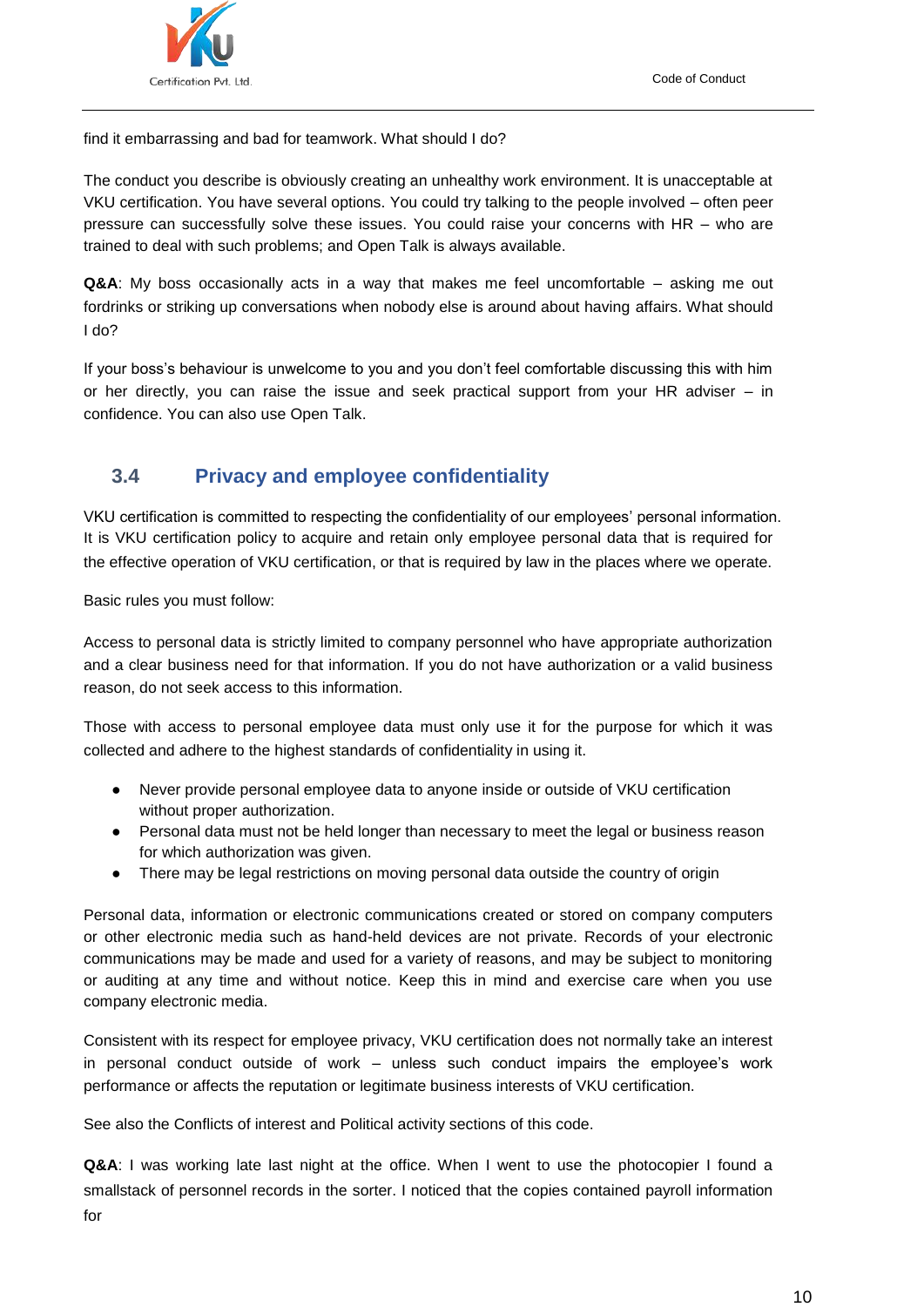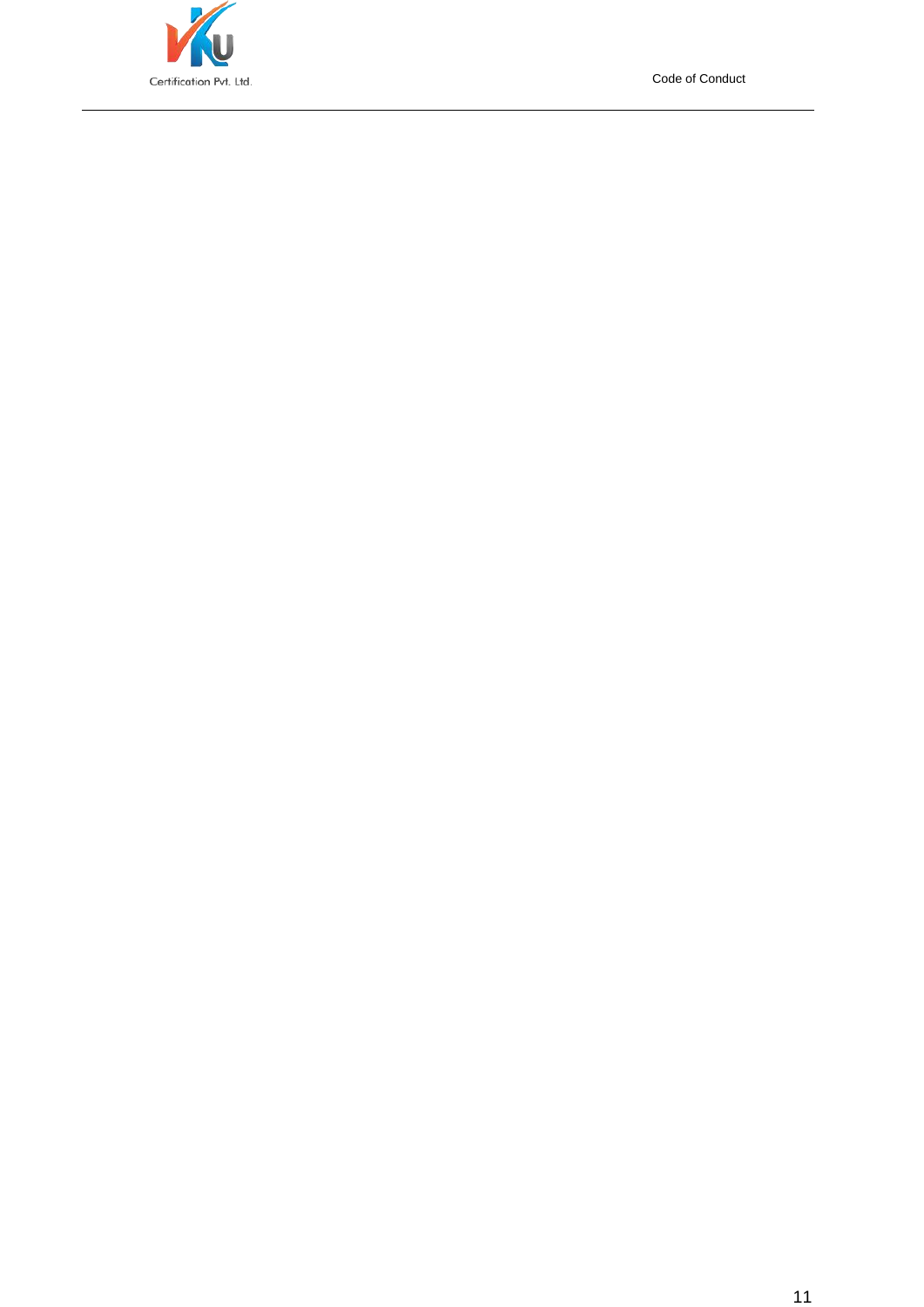

our department. There is a lot of personal information on these forms. I don't want to get anybody in trouble, but I don't think it is right that this kind of information is left for all to see. What should I do?

You should return the papers to payroll immediately and by confidential means. You should also report your discovery and your actions to your Head of Office. Protecting confidentiality and privacy is the personal responsibility of each VKU certification employee. You are doing the right thing by being alert to the issue and acting accordingly. Hopefully whoever left the papers in the copier will be counselled on their duty to protect the confidentiality of employee (and customer) data at VKU certification.

### **3.5 Business partners**

At VKU certification, we believe that business relationships founded on trust and mutual advantage – where both sides benefit – are vital to our success. We will strive to create mutual advantage by understanding the needs of our customers, project partners, cooperation partners and suppliers and conducting ourselves honestly, responsibly and fairly. Our continued success globally depends on competing aggressively, but we will do so fairly and in full compliance with the law.

# **3.6 Receiving and giving gifts and entertainment**

The exchange of gifts and entertainment can build goodwill in business relationships, but some gifts and entertainment can create improper influence (or the appearance of improper influence). Some can even be seen as bribes that tarnish VKU certification's reputation for fair dealing or break the law.

'Gifts and entertainment' means anything of value, e.g. discounts, loans, favourable terms on any product or service, services, prizes, transportation, use of another company's vehicles, use of vacation facilities, stocks or other securities, participation in stock offerings, home improvements, tickets, and gift certificates.

Gifts and entertainment between VKU certification employees and others fall into three categories:

- Those that are usually acceptable and that you may approve yourself.
- Those that are never acceptable.
- Those that may be acceptable but require prior approval.

#### Usually acceptable:

Some gifts and entertainment are sufficiently modest that they do not require prior approval. Subject to your applying a 'self-approval test' (see below), the following are usually acceptable without prior approval:

- Meals: modest occasional meals with someone with whom we do business.
- Entertainment: occasional attendance at ordinary sports, theatre and other cultural events.
- Gifts: gifts of nominal value, such as pens, calendars, or small promotional items.

#### Self-approval test

In addition to applying the principles above, ask the following questions to determine whether a gift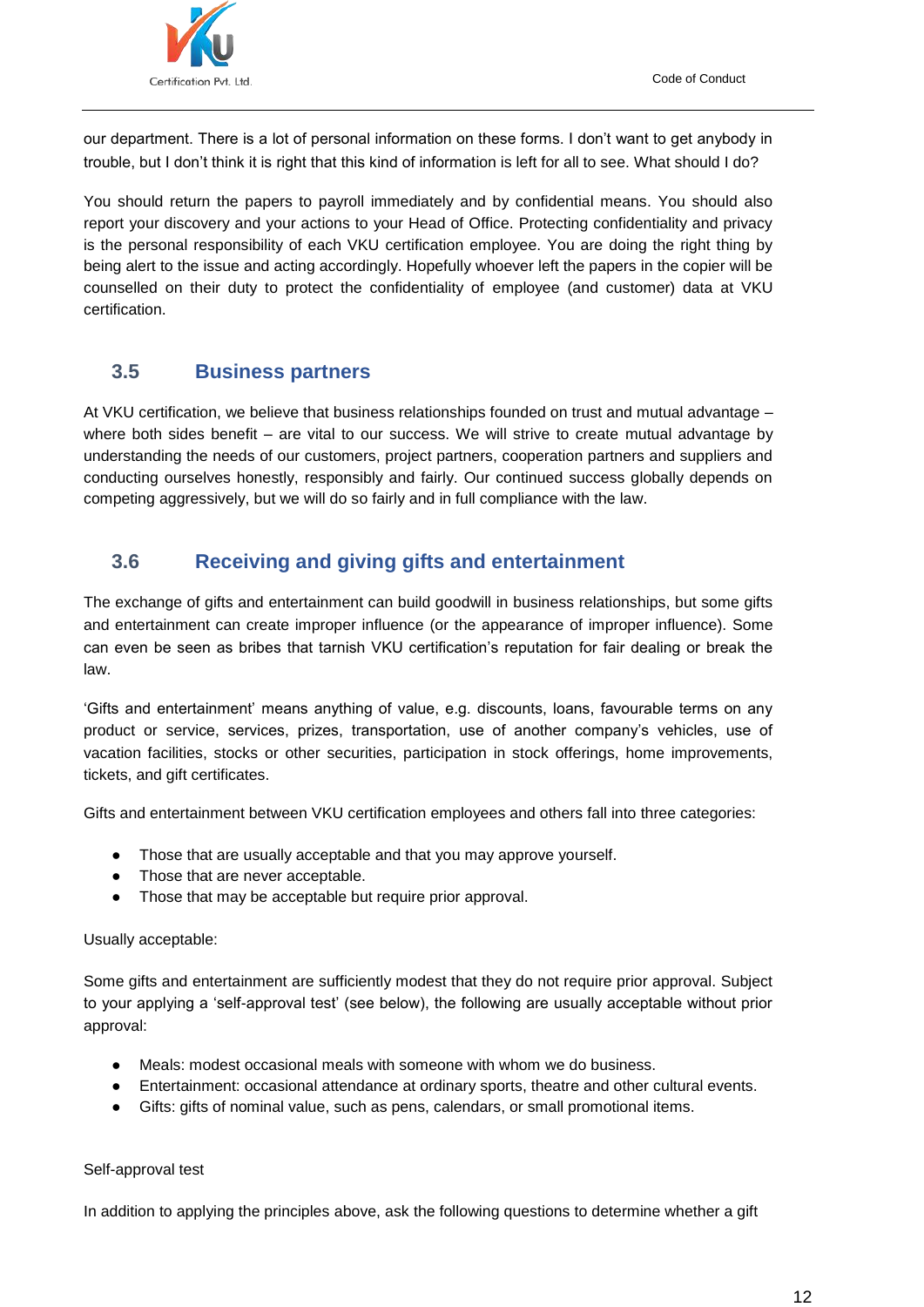

Code of Conduct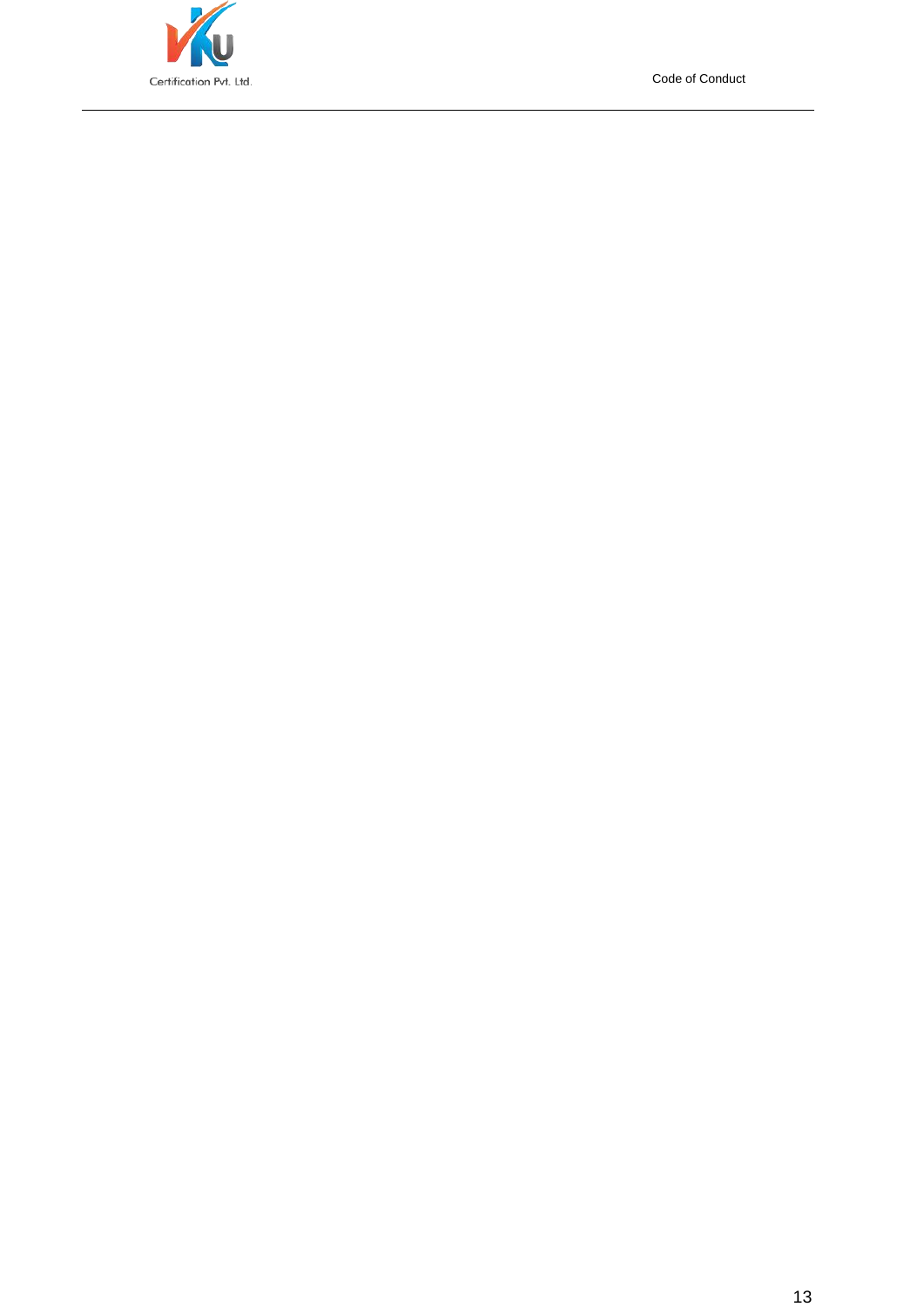

or entertainment is appropriate:

- Intent Is the intent only to build a business relationship or offer normal courtesy, or is it to influence the recipient's objectivity in making a business decision?
- Materiality and frequency Is the gift or entertainment modest and infrequent or could it place you (or the other party) under an obligation?
- Legality Are you sure that the gift or entertainment is legal both in your country and in the country of the third party?
- Compliance with the other person's rules Is the receipt of gift or entertainment allowed by the recipient's organization? Special care must be taken when dealing with government officials as many countries do not allow officials to accept gifts or entertainment.
- Transparency Would you be embarrassed if your manager, colleagues or anyone outside VKU certification became aware? If so, there is probably something wrong.
- Hypocrisy Are you adopting double standards?
- We should only offer what we would be comfortable to accept (and vice versa).

Always unacceptable:

- Other types of gifts and entertainment are simply wrong.
	- These are never permissible, and no one can approve them. These are:
		- Any gift or entertainment that would be illegal (anything offered to a government official in breach of local or international bribery laws).
		- Gifts or entertainment involving parties engaged in a tender or competitive bidding process.
		- Any gift of cash or cash equivalent (such as gift certificates, loans, stock, stock options).
		- Any gift or entertainment that is a 'quid pro quo' (offered for something in return).
		- Any entertainment that is indecent, sexually oriented, does not comply with VKU certification's commitment to mutual respect or that otherwise might adversely affect VKU certification's reputation.
		- A gift or entertainment that you pay for personally to avoid having to report or seek approval for.

In some departments and business units, more restrictive guidelines or rules on gifts and entertainment may apply. Employees must be careful not to accept any gift or entertainment that does not comply with such guidelines or rules.

Other important things to know about gifts and entertainment:

Gifts and entertainment registers

All business meals, gifts and entertainment – whether accepted or declined by VKU certification employees – must be recorded in the gifts and entertainment register which you use. This does not apply to nominal value items such as promotional material, mementoes or working meals. The local policy will define the cost threshold for recording such items. If it is not specifically defined the threshold value is INR 5000.

What to do if you receive an impermissible gift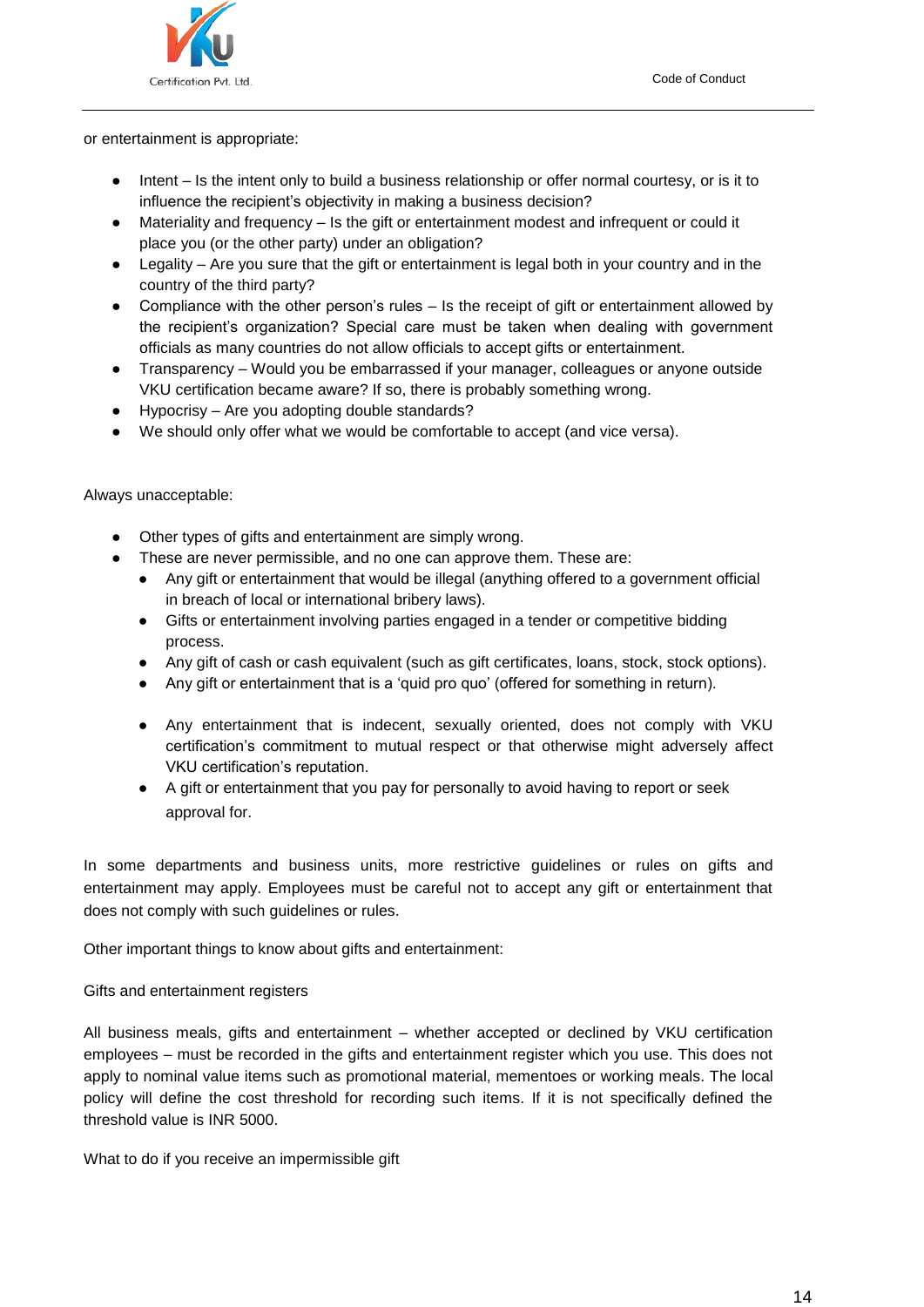

It is acceptable to receive a gift that exceeds a designated monetary limit if it would be insulting to decline it, but the gift must be reported to line management who will decide whether it:

- May be retained by the recipient.
- Will be retained for the benefit of VKU certification.
- Will be sold and the money donated to charity.
- Will be returned to the donor.

You must immediately return any gift of cash or cash equivalent such as a bank cheque, money order, investment securities or negotiable instrument.

If you have questions or concerns about gifts and entertainment policies, contact your line manager or HR.

Rules for gifts and entertainment involving government officials

Governments in some parts of the world have substantially more stringent requirements regarding gifts and entertainment, and breaches of these rules can be serious offences. If you deal with a government, make sure you know the rules that apply to your circumstances.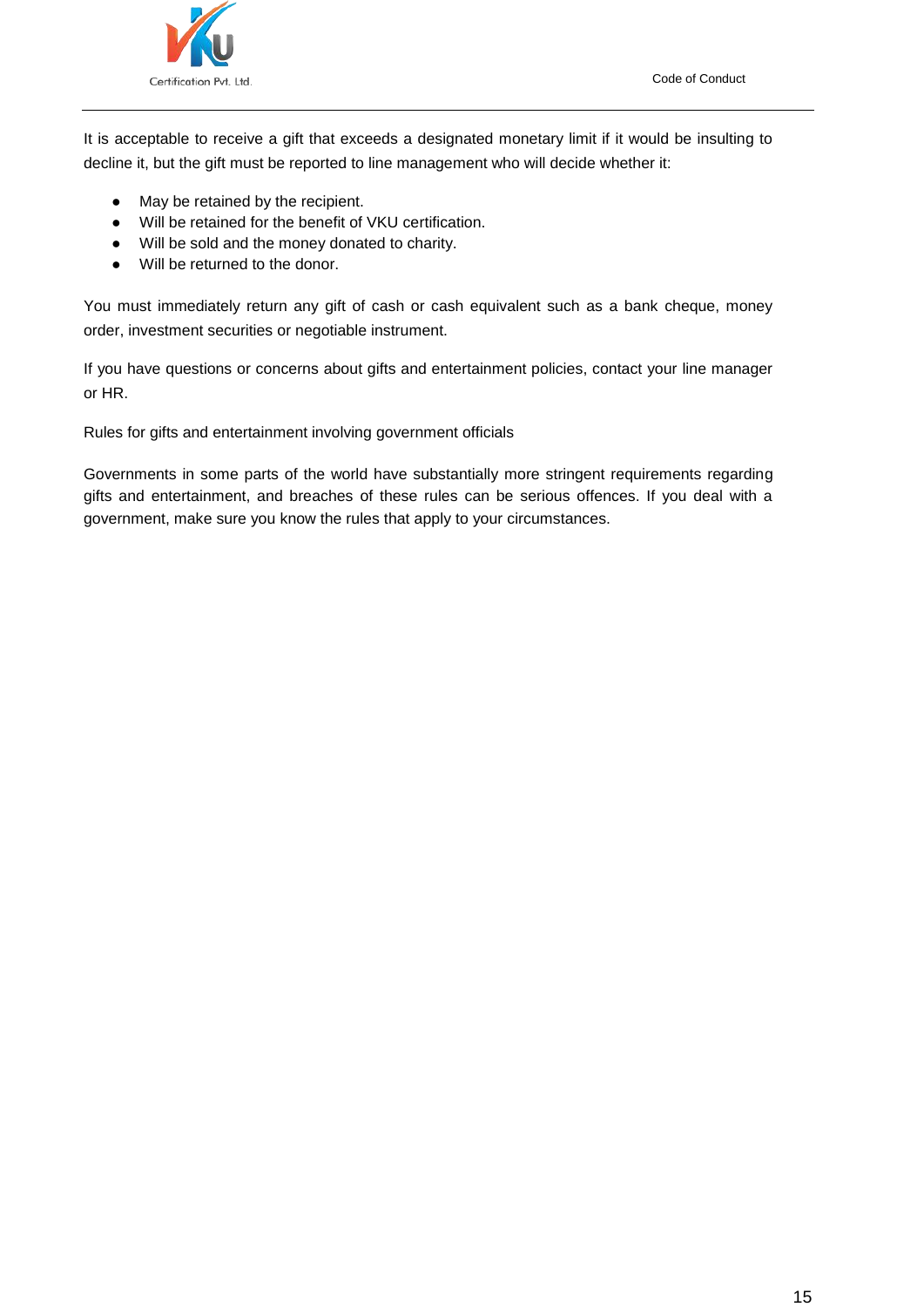

Seek advice from HR, if in doubt.

Rules for government, joint venture and state company delegations

VKU certification receives visits of government, business and state company delegations to VKU certification offices and sites in other countries. It is acceptable to promote, demonstrate and explain the benefits of VKU certification's products or technology to state-employed decision makers or potential partners provided there is no attempt to bias a decision by offering personal benefits. It is unacceptable to pay for the travel, accommodation or daily expenses of a delegation without prior approval from VKU certification Management.

# **3.7 Conflicts of interest**

VKU certification respects its employees' privacy and therefore does not normally take an interest in personal conduct outside of work. However, when an employee's personal, social, financial or political activities interfere or have the potential of interfering with the employee's loyalty and objectivity toward the group, a 'conflict of interest' may exist that must be satisfactorily resolved. Actual conflicts must be avoided, but even the appearance of a conflict of interest can be harmful, too.

Conflicts of interest can arise in many ways.

Here are examples of some of the more common ones.

### **Outside jobs and affiliations**

Outside employment and affiliations can create conflicts of interest. Examples include:

- Having a second job.
- Performing services.
- Serving as a director or consultant.
- Holding a financial interest.

Any of the above relating to a third-party organization that is a competitor, customer or supplier of goods or services to VKU certification, may raise a conflict of interest, or the appearance of a conflict of interest. (The same is true if the relationship is with an organization that is seeking to become a competitor, customer or supplier.)

Some arrangements of this kind are never permissible.

For example, you must never work or provide services for anyone that you must deal with as part of your job for VKU certification.

For all other relationships with competitors, customers or suppliers that could possibly raise a conflict of interest, you must first disclose it and obtain written approval from your line manager.

**Q&A**: My team just hired another team member's son. Is this allowed?

We do have cases where relatives work in the same operating unit, but when this occurs, the code requires that one relative must not be in a position to: 'hire, supervise, affect terms and conditions of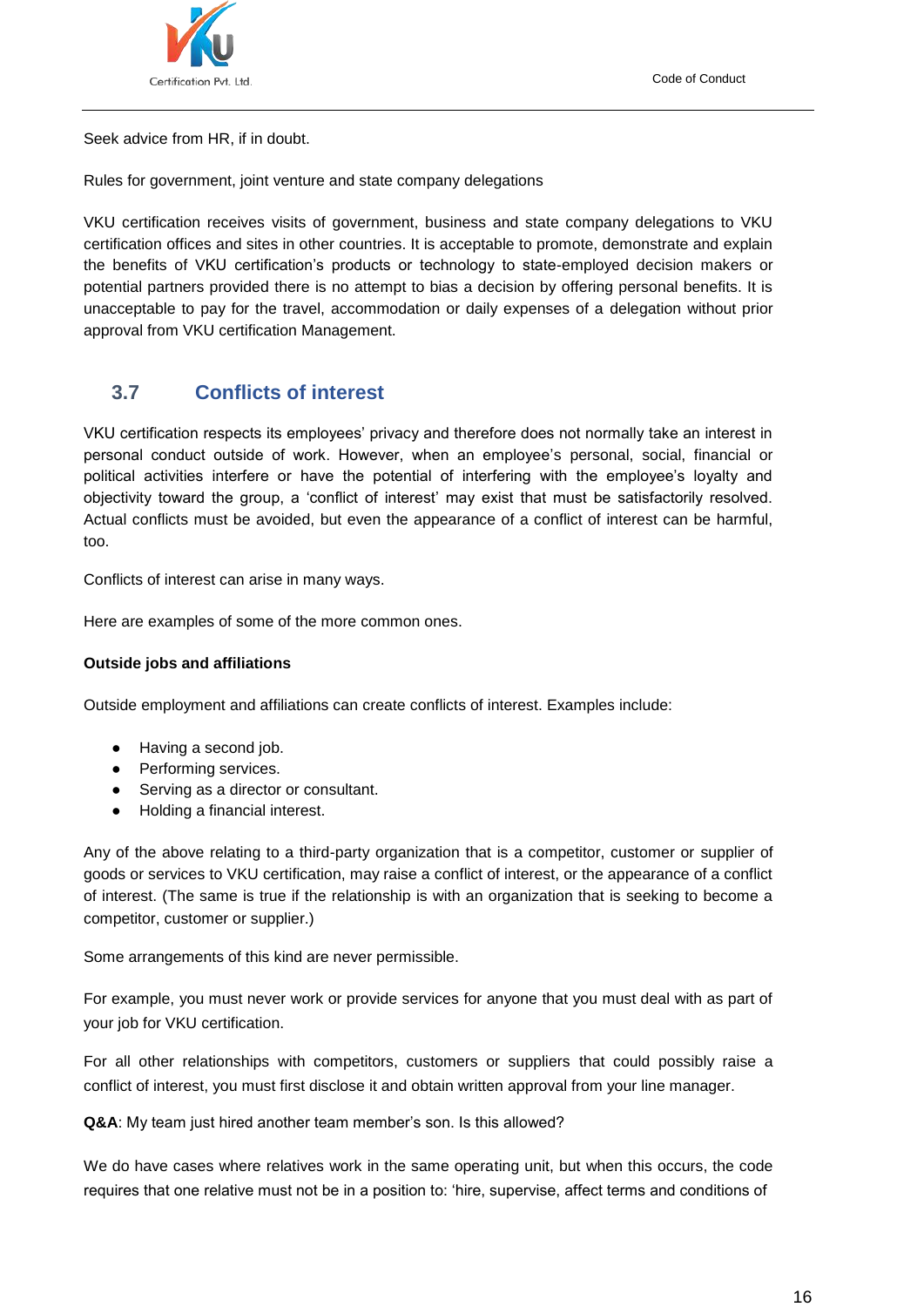

employment, or influence the management of' the other relative.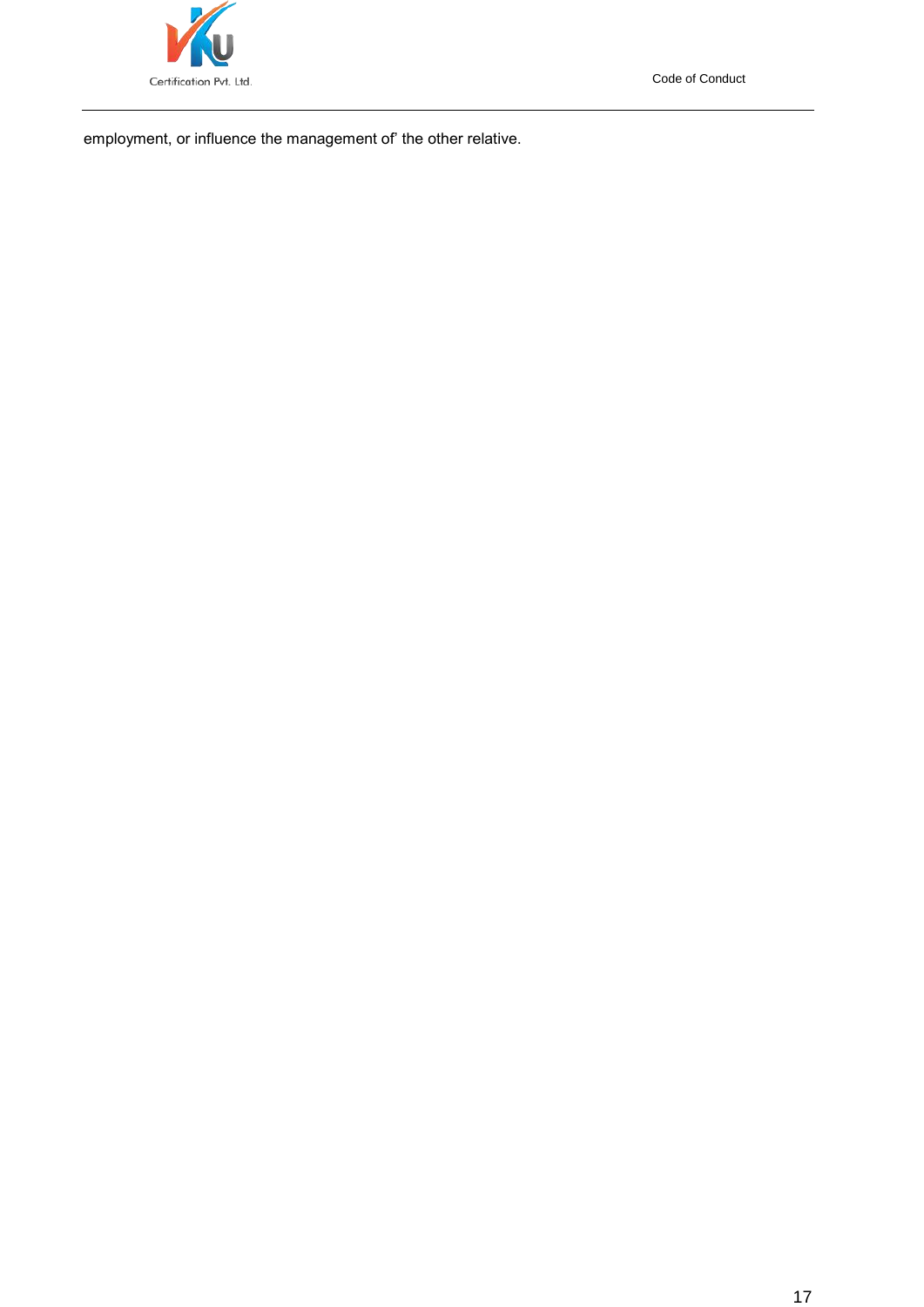

# **3.8 Freedom of association**

VKU certification supports International Labour Organization's Standards on freedom of association which forms the basis of Principle 3 of UN Global Compact. Where freedom of association is restricted by laws and regulations, VKU certification will not hinder the development and movements in promotion of freedom of association, and will apply the highest standards in line with this principle allowed by laws and regulations. To uphold the freedom of association, VKU certification will:

- I. Respect our employees' right to join, form, or not to join a trade union.
- II. Not require employees to obtain permission from VKU certification for prior to joining or forming a trade union.
- III. Allow union representatives access to workplaces and management when reasonable notice is given.
- IV. Not penalised employees for time taken off for participating in negotiations or meetings between union representatives and VKU certification.

Commit to bargaining in good faith with union representatives of our employees.

# **3.9 Competition and antitrust**

VKU certification strictly adheres to what are called 'competition' laws in many countries and 'antitrust' laws in others – laws that promote or protect free and fair competition around the world.

Competition laws prohibit anti-competitive behaviour, such as price-fixing conspiracies.

Facts about competition laws:

Competition laws vary around the world.

Many countries have laws prohibiting anti-competitive behaviour, so depending on where you work, the laws that apply to you may vary.

They can cover conduct outside the country.

Some competition laws – such as the India antitrust laws – can apply even when the conduct occurs outside the relevant country or countries' borders.

Certain arrangements almost always break competition laws. Never talk with or exchange information with competitors to:

- Fix prices this can include setting minimum or maximum prices, or 'stabilizing' prices.
- Fix terms related to price, pricing formulas, credit terms, etc.
- Divide up markets, customers or territories.
- Limit production, including agreements to shut down capacity.
- Rig a competitive bidding process, including arrangements to submit sham bids
- Other activities may raise competition issues

Always consult with VKU certification Management before:

● Entering into joint ventures, mergers, acquisitions and marketing, purchasing or similar collaborative arrangements with competitors.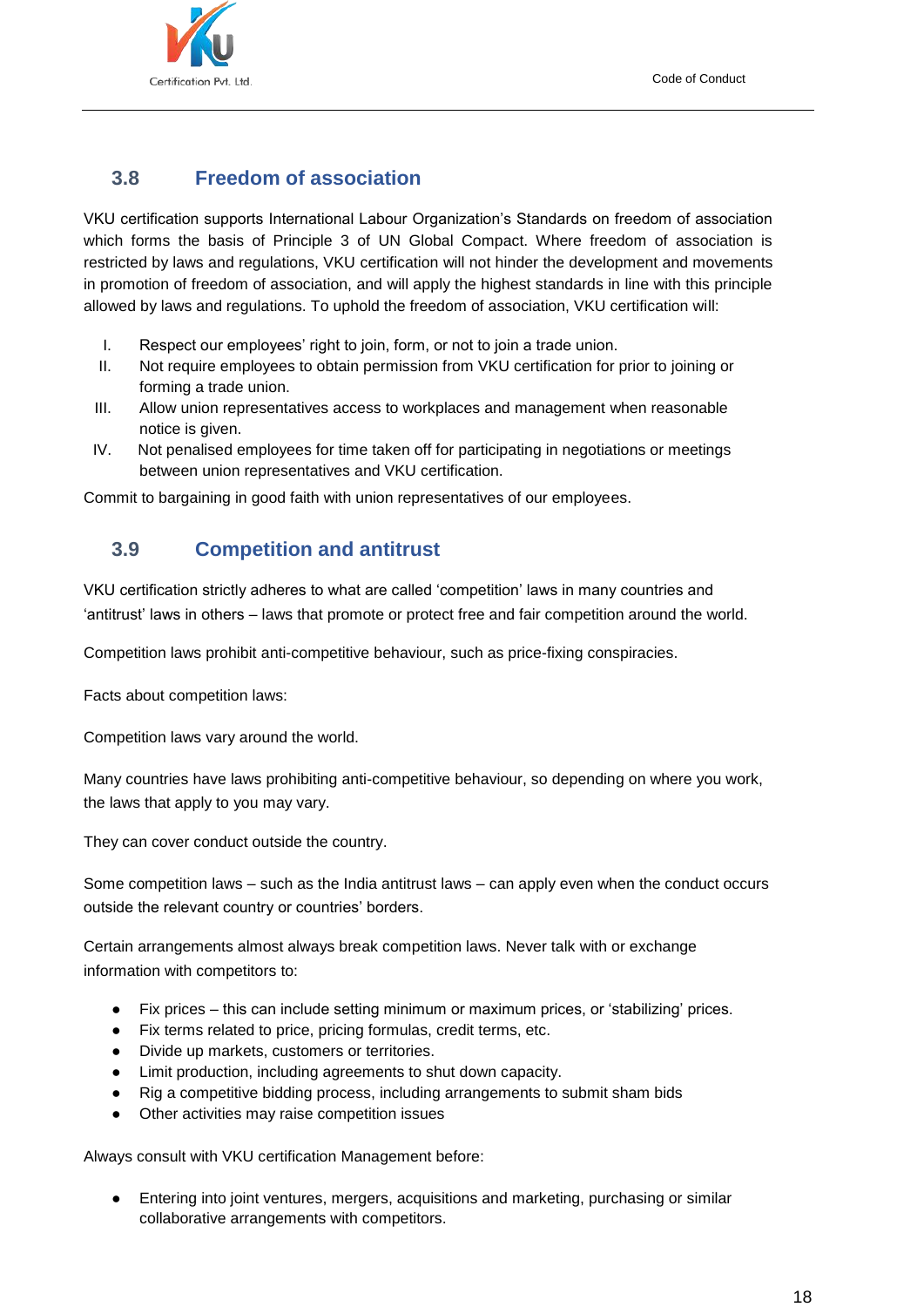

- Establishing exclusive dealings arrangements (e.g. contracts that require a company to buy or sell only from VKU certification).
- Tying or bundling together different products or services (e.g. contracts that require a buyer who wants one product also to buy a second 'tied' product).
- Serving as a director or consultant in a company that competes with us.
- Setting mandatory resale prices with resellers.

### Gathering competitor information

Competition laws can make obtaining competitor information difficult since direct or indirect contact with competitors can have serious legal consequences. However, in order to compete effectively in the global marketplace, it is necessary and if done correctly, legal to gather competitor information.

At VKU certification we will conduct rigorous, lawful competitor intelligence gathering.

We will use only available literature, industry and other publicly available sources to understand business, customer and supplier directions, technology trends, regulatory proposals and developments, and existing and expected courses of suppliers and competitors.

VKU certification will gather this information fairly and legally.

Some forms of information gathering are always wrong. Examples include:

- Theft
- Illegal entry
- Bribery
- Misrepresentation of who you are
- Electronic eavesdropping

### **3.10 Trade restrictions, export controls and boycott laws**

A number of countries periodically impose restrictions on exports and other dealings with certain countries, entities and individuals. Serious penalties – fines, revocation of permits to export and imprisonment – can apply when these laws are broken

Examples of trade bans and restrictions include:

- Exports or re-exports to a prohibited country.
- Imports from, or dealings in property originating from, a sanctioned country.
- Travel to or from a sanctioned country.
- New investments and other dealings in a sanctioned country or with designated individuals.
- Transfer of restricted software, technical data or technology by e-mail, download, service work, meetings or visits to VKU certification facilities.
- Export of articles or services designed or adaptable for military application.
- Laws prohibiting support of boycott activities (e.g. US anti-boycott laws).

The list of prohibited countries and restrictions is subject to change. For this reason, if your work involves the sale or shipment of products, technologies or services across international borders, make sure you keep up to date with the rules that apply and check with VKU certification Management if you are ever unsure.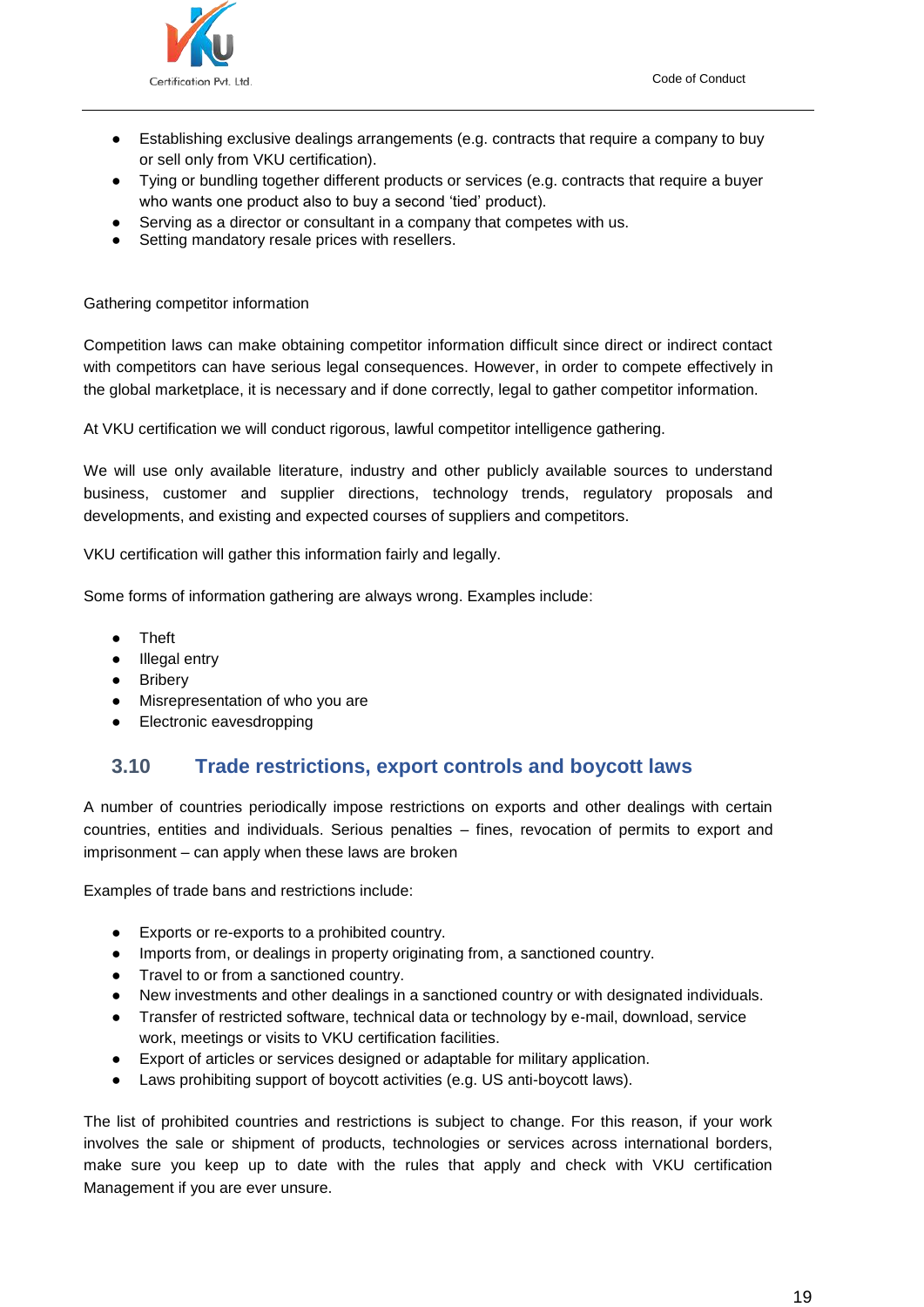

# **3.11 Money laundering**

Money laundering is the processby which individuals or entities try to conceal illicit funds orotherwise make these funds look legitimate. VKU certification will not condone, facilitate or support money laundering.

Few VKU certification employees will ever personally be in the position to infringe 'money laundering' laws, but there are two areas which we all need to watch out for:

- Irregularities in the way payments are made.
- Customers who appear to lack integrity in their operations.
- Payment irregularities.

VKU certification supports anti-money laundering policies by using procedures to avoid receipt of cash or cash equivalents that are the proceeds of crime.

Be wary of:

- Payments made in currencies other than that specified in the invoice.
- Attempts to make payments in cash or cash equivalents.
- Payments made by someone not a party to the contract (unless approved).
- Payments to/from an account other than the normal business relationship account.
- Requests or attempts to make payments for each invoice or group of invoices by multiple cheques or drafts.
- Requests to make an overpayment.

Promptly report suspicious transactions or activities by any customer to VKU certification Management. They will then be able to give prompt legal advice to ensure that the transaction is dealt with correctly. For further guidance, you should also refer to the Bribery and corruption section of this code.

Know your customer guidelines to help make sure that we only do business with firms that share VKU certification standards of integrity.

Always:

- Assess the integrity of potential customers and other business relationships.
- Communicate with customers about our compliance expectations of them.
- Continue to be aware of and monitor customers' business practices.
- Do not do business with any customer or other business partner suspected of wrongdoing relating to dealings with us unless those suspicions are investigated and resolved or otherwise approved by VKU certification Management.

The above are guidelines only and are not a substitute for using good judgement and common sense when assessing the integrity and ethical business practices of customers and business partners.

If anything doesn't seem quite right, seems too good to be true, or you feel uncomfortable with any customer or other business relationship, contact VKU certification Management.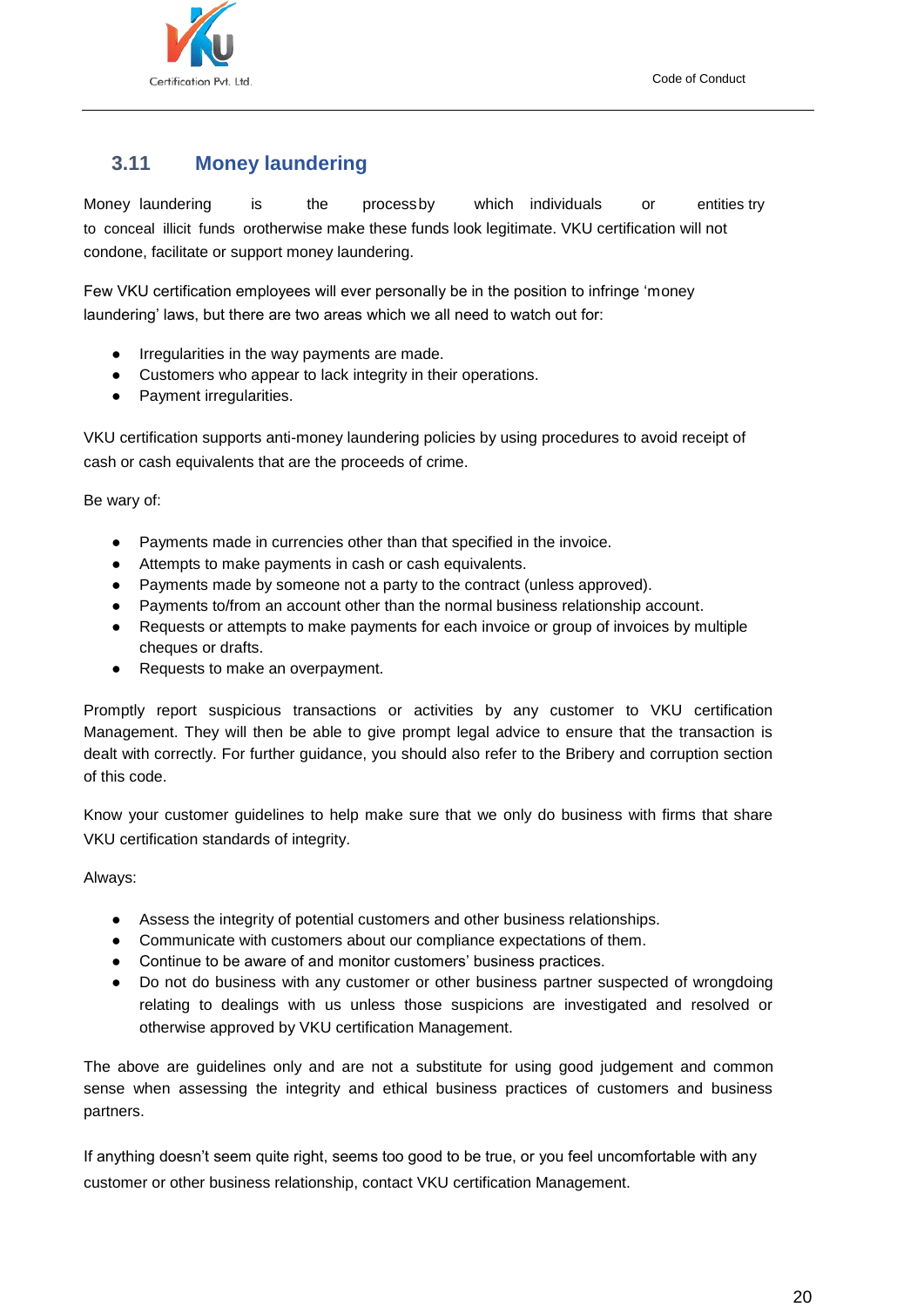

# **3.12 Working with suppliers**

VKU certification's suppliers play a critically important role in our ability to operate and provide products and services to our customers. That is why we must choose suppliers carefully, based on merit and with the expectation that our suppliers will act consistently with our compliance and ethics requirements.

If your job involves selecting or working with suppliers, keep the following rules in mind.

Basic rules you must follow:

- Choose suppliers based on merit, avoiding conflicts of interest, inappropriate gifts and entertainment or any other kind of favouritism that might compromise selection.
- Seek to do business with suppliers who comply with legal requirements and who act in a manner that is consistent with VKU certification's commitment to compliance and ethics as outlined in this code.
- Help our suppliers understand VKU certification's compliance and ethics requirements.
- Be alert to and report to line management activity by suppliers that is inconsistent with those requirements.
- Be careful not to give one supplier's confidential business information (proposed rates, winning bid information, etc.) to another.

Note: Additional rules regarding suppliers may apply to your job.

Make sure you know the applicable rules within your area.

# **4. Governments and communities**

Our aim is that countries and communities in which we operate should properly benefit from our presence – through the wealth and jobs created, the skills developed within the local population and the investment of our time and money in people. We will work towards improvements that are measurable and contribute to the real, independent growth of communities where we operate. We will not engage in bribery or corruption in any form. Corruption is the enemy of development and human progress, and we are committed to transparency in all our dealings.

We will engage constructively with all governments in whose jurisdiction we operate. We will not participate in partisan political activity and will make no political contributions in any country. We will seek to form a constructive and productive relationship with all branches of the media.

### **4.1 Bribery and corruption**

Bribery means giving or receiving an undue reward to influence the behaviour of someone in government or business to obtain commercial advantage. Most countries have laws that prohibit corruption. In addition, an increasing number of countries are adopting laws to prohibit bribery even when it is committed outside these countries' own borders – i.e. paid to a foreign governmental official. A breach of any of these laws is a serious offence which can result in fines for companies and imprisonment for individuals.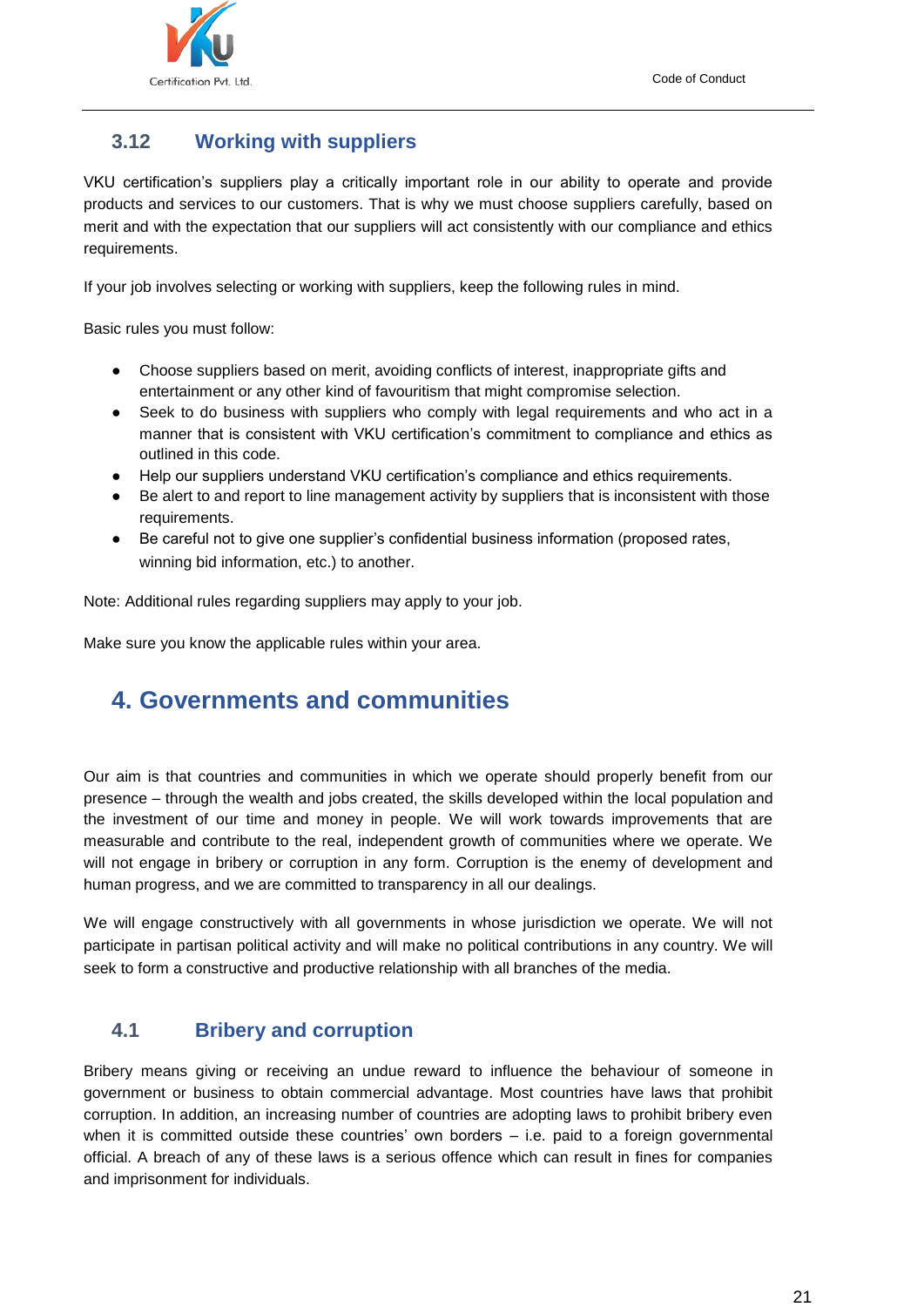

Even the appearance of a breach of anti-bribery or anti-corruption laws could do incalculable damage to VKU certification's reputation.

Anti-bribery and anti-corruption laws:

- Apply to VKU certification employees worldwide.
- Forbid making, offering or promising to make a payment or transfer anything of value, including the provision of any service, gift or entertainment, to government personnel and other officials for the purpose of improperly obtaining or retaining business, or for any other improper purpose or business advantage.
- Forbid making improper payments through third parties VKU certification personnel must therefore be diligent in selecting and monitoring contractors, agents and partners.
- Require that companies keep accurate books and records so that payments are honestly described and company funds are not used for unlawful purposes.

Basic rules you must follow.

Never:

- Offer or make an unauthorized payment, or authorize an improper payment (cash or otherwise) to a local or foreign official, or any related person or entity.
- Attempt to induce a local or foreign official to do something illegal.
- Shrug off' or fail to report any indication of improper payments.
- Offer or receive money (or anything of value), gifts, kickbacks or commission, in relation to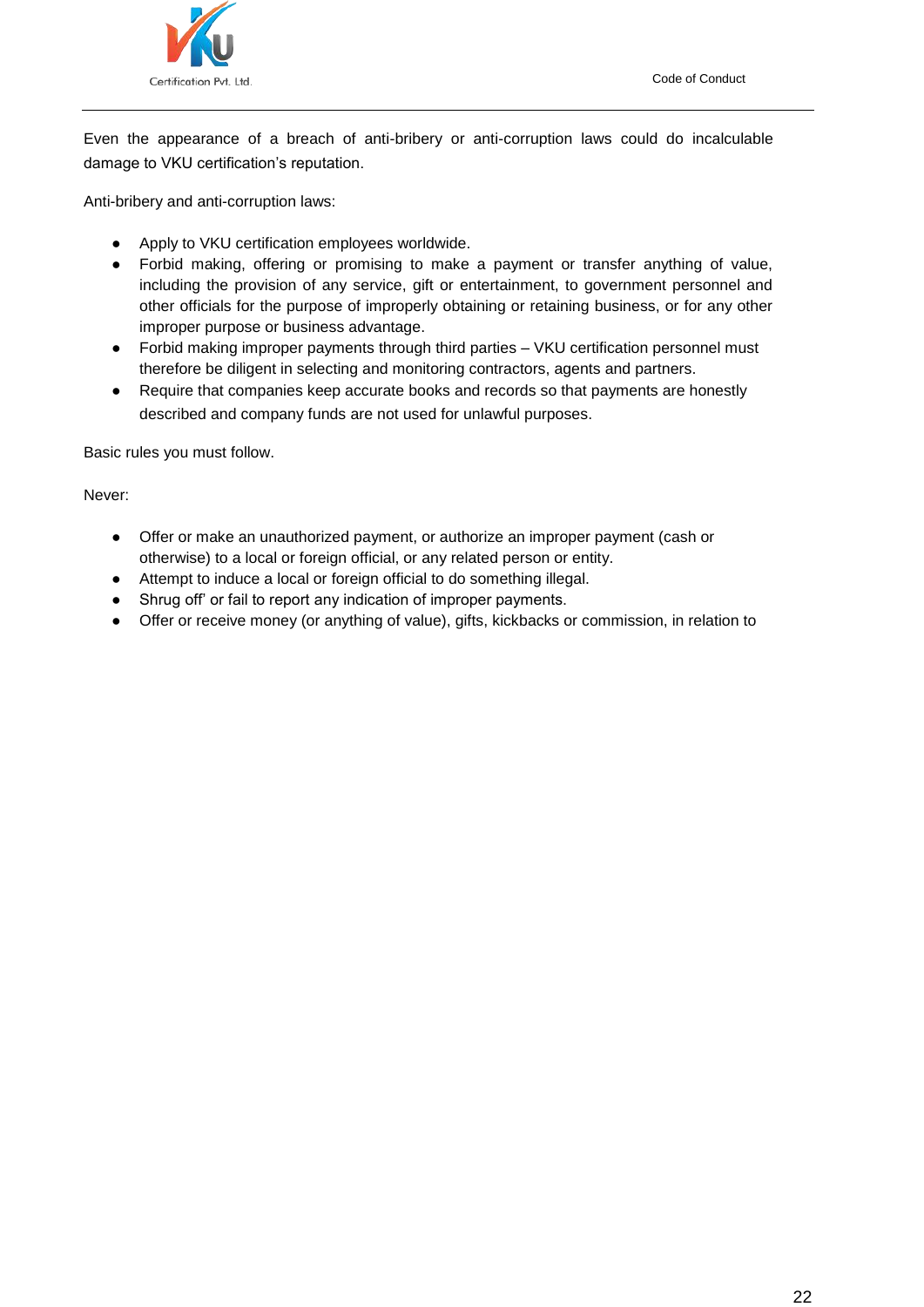

obtaining business or awarding contracts.

- Establish an unrecorded 'slush' fund for any purpose.
- Do anything to induce or facilitate someone else to break these rules.
- Permit an agent or representative of VKU certification to take questionable actions ('looking the other way').

Facilitation payments\*

VKU certification policy does not permit so-called 'facilitation' or 'grease' payments to be made to government officials, even if such payments are nominal in amount.

(\*Facilitation payments are payments made to secure or speed up routine legal government actions, such as issuing permits or releasing goods held in customs.)

Commercial bribery

Bribery of government officials is a serious matter, but bribery of those working in the private sector is also often illegal and always against VKU certification's own standards of business conduct. In the end, bribery is bribery regardless of the recipient.

*Q&A: I was told that I could hire a consultant to take care of getting all the permits we need from aforeign government. He requested a \$40,000 retainer and said that he would use the money to 'help move the process along'. Since we don't really know where the money is going, do we have to worry about it?*

*Yes, you do have to worry about it. You must know where that money is going and for what purpose it is being used. Moreover, your company is required to take steps to ensure that this money is not used as a bribe. Seek the advice of your line manager.*

For further guidance, refer to the Accurate and complete data, records, reporting and accounting and also Money laundering sections of this code.

You may have worked previously for, or have colleagues at, another company that allows facilitation payments to be made. VKU certification does not.

*Q&A: One of our suppliers' employees told me he can help us obtain a contract with a customer. I think he may be planning to offer lavish travel and entertainment to one of the customer's vice presidents, which would break the customer's own rules. If it is the supplier that is doing this and we would benefit by getting the contract, is it my responsibility to do anything about this?*

*Yes. You need to tell others at VKU certification about your suspicions. Not only do we not want to get the contract under inappropriate circumstances, but we need to evaluate our relationship with the supplier to make sure that the activities of this one representative do not indicate a bigger problem in the way the supplier operates. Contact your line manager.*

### **4.2 Dealing with governments**

Being transparent in our communications about our performance (whether good or bad) increases trust in our activities, and makes others wish to do business with us.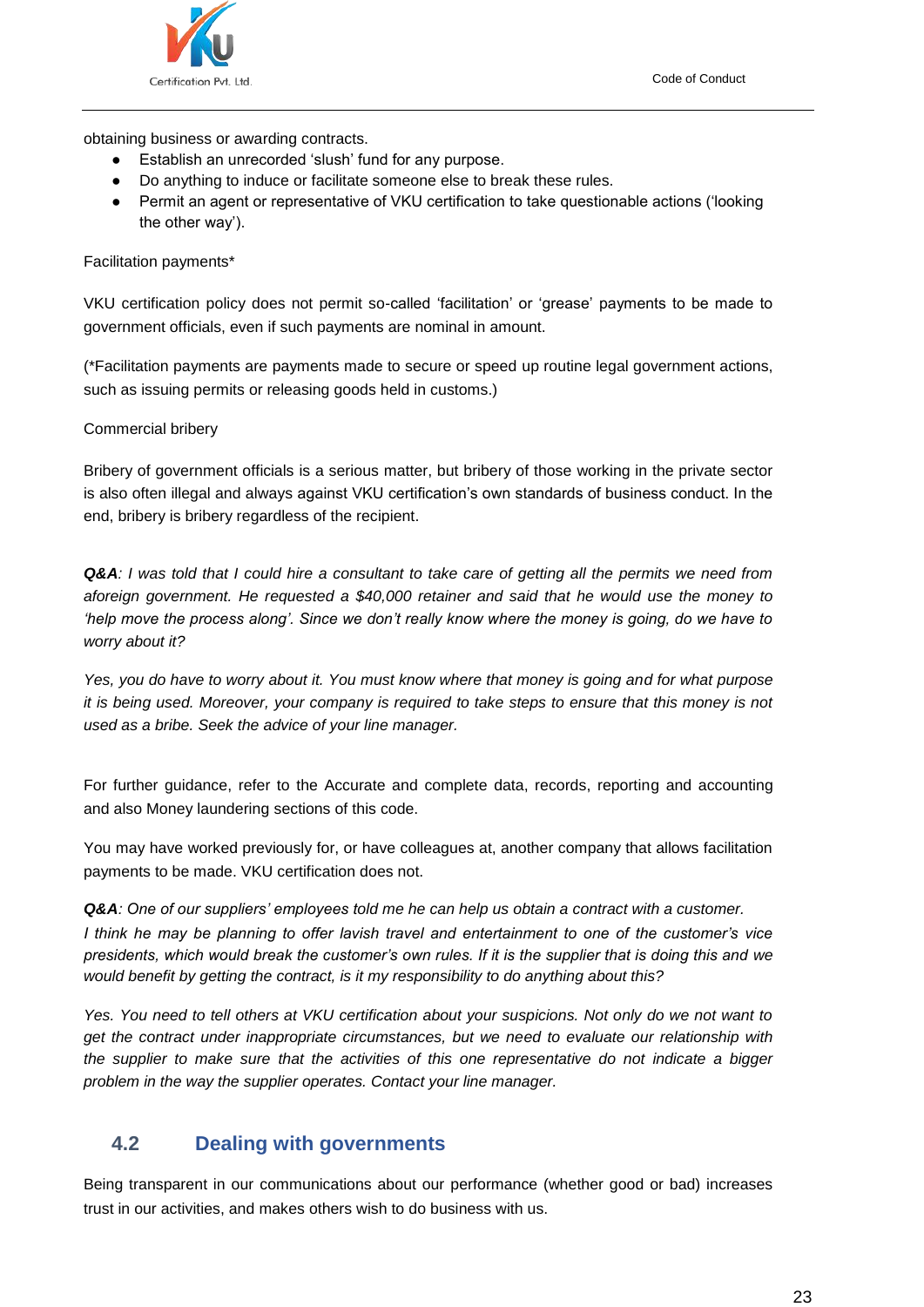

Government or regulatory agency enquiries or investigations.

If you have contact with government officials during your work, or are asked to provide information in connection with a government or regulatory agency enquiry or investigation, you must make sure that any information you provide is truthful and accurate, and that VKU certification's legitimate interests are protected. Always seek advice from your line manager (who may consult the local communications & external affairs team) before responding to a non-routine request for information from a government or regulatory agency (for definition of such non-routine requests, (see the Political activity section of this code).

Basic rules you must follow

Never:

- Mislead any investigator or other government or regulatory official.
- Attempt to obstruct in any manner the collection of information, data, testimony or records by properly authorized government or regulatory officials (if in doubt, consult your line manager).
- Conceal, alter or destroy documents, information or records that are subject to an investigation or enquiry (if in doubt, consult your line manager).
- Attempt to hinder another employee from providing accurate information.
- Retaliate against anyone who co-operates with the government or regulatory agencies.

Always:

- Co-operate courteously with officials conducting a government or regulatory agency enquiry or investigation. However, where the request is non-routine, notify and seek advice from your line manager before responding.
- Make sure that records and information relevant to any government or regulatory agency enquiry or any litigation are preserved. – Make sure that any automatic systems, including electronic systems, for record disposal are stopped to avoid destruction of relevant records and information relating to such circumstances.

(See also the Accurate and complete data, records, reporting and accounting section of this code.)

Contact your line manager if you are in doubt as to whether an activity is appropriate, or if you feel uncomfortable about reporting something might be subject to misinterpretation directly to line management, you can seek advice from OpenTalk.

*Q&A: I have just received an invitation to attend a hearing of a government/local authoritycommittee as an expert industry witness. How should I respond?*

*You must seek advice from your line manager and from the global PR Manager as to whether you (or another) should attend; they will give you any necessary guidance for the hearing itself.*

### **4.3 Community engagement**

Community engagement in areas of operation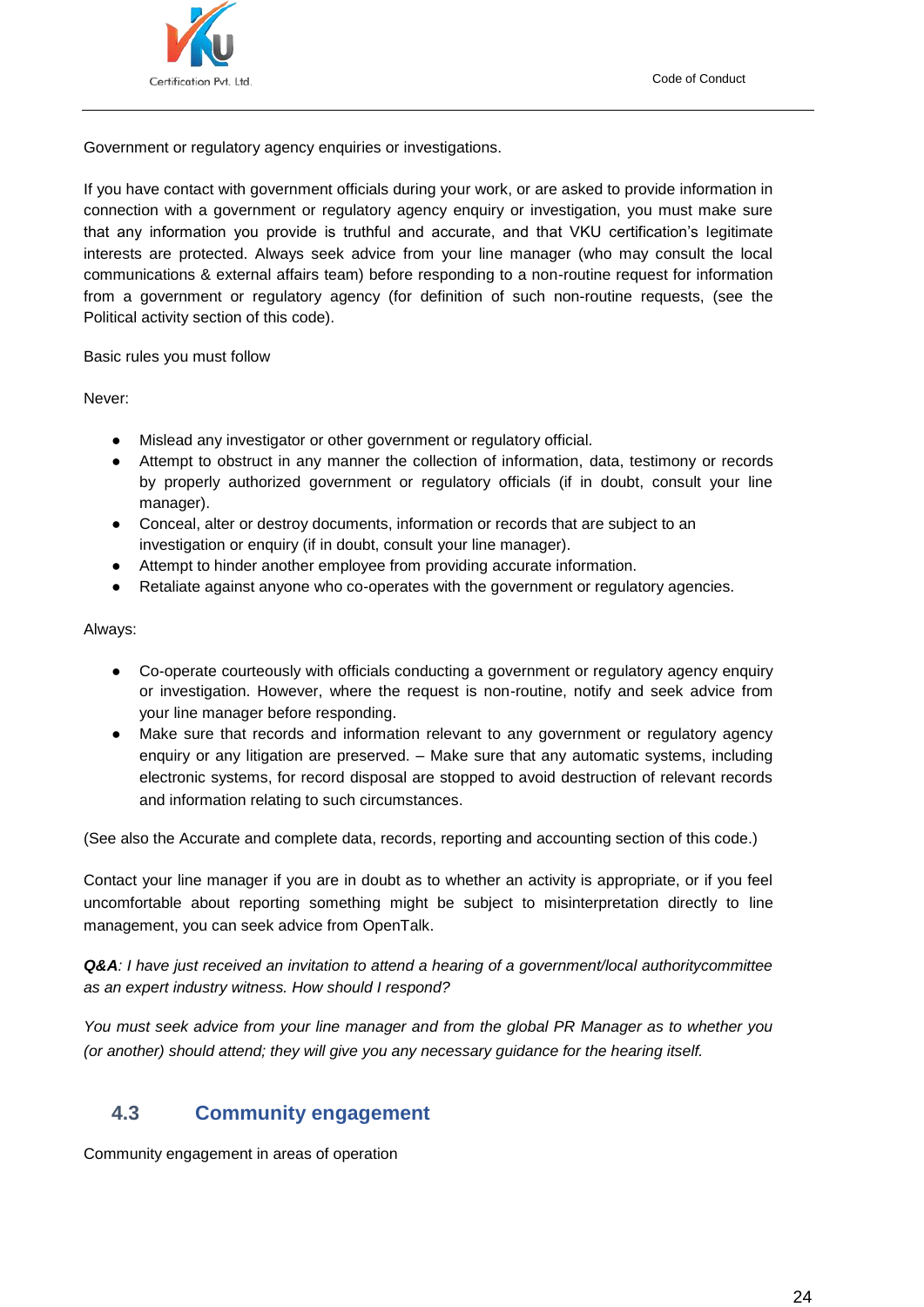

At VKU certification we seek to engage in open and transparent dialogue and consultation with communities and other representatives of civil society – e.g. recognized international nongovernmental organizations (NGOs) – who have a legitimate interest in our operations.

Basic rules you must follow

Always:

- Comply with local laws and regulations in each community and country in which you work.
- Respect the cultures and varying business customs of those communities and countries (as long as they do not conflict with the principles in this code).
- Seek to recruit qualified local personnel, where practical.
- Notify contact with designated international NGOs to your line manager and your global communications team in advance of engaging in dialogue.

We encourage employee participation in support of local community development initiatives and civic causes. (However, you need to be careful to avoid conflicts of interest – for further guidance on this, see the Conflicts of interest section of this code.)

### **4.4 External communications**

Investors and the media

External communications with these audiences require careful consideration and a unique understanding of legal and media issues. Only those employees specifically authorized to do so may respond to enquiries from members of the investment community (e.g. shareholders, investment analysts, etc.).

Basic rules you must follow

Always

- Take advice from the Global PR Manager before talking about company matters with a reporter or analyst, either on or off the record.
- Report enquiries promptly to the Global PR Manager as appropriate and take their advice before responding.

External speaking engagements

Basic rules you must follow:

- Statements of VKU certification's existing financial position and forward-looking financial statements may be made only by properly authorized officers of the company.
- Non-financial formal speaking engagements on behalf of the company must be cleared by your senior leadership, in consultation with the Global PR Manager
- Even where the venue is informal, such as a trade association event, if possible, seek review of your presentation by your line manager and in all cases take care not to cause any harm to the reputation of VKU certification.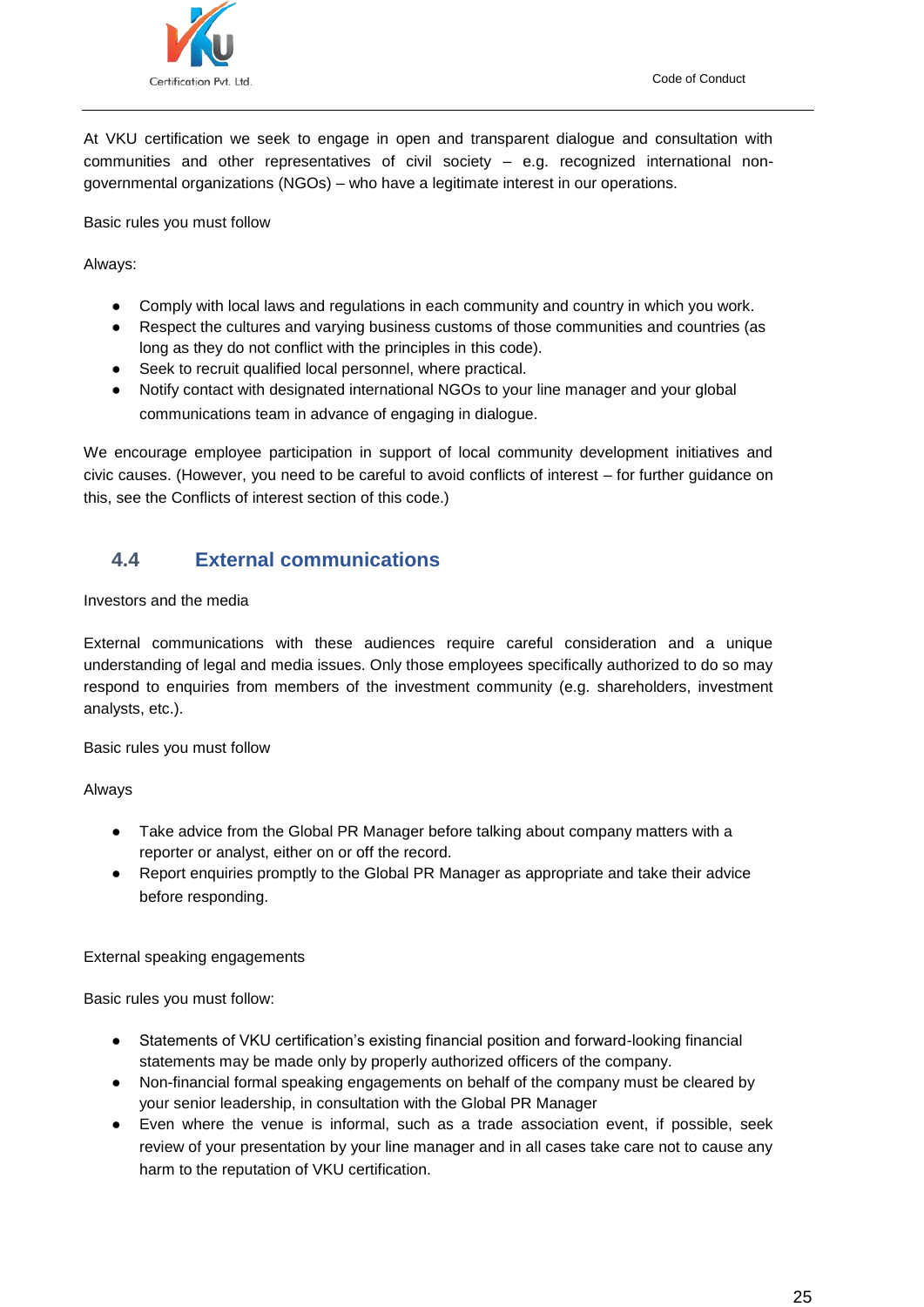

If you have any doubts or concerns in this area, raise them with your line manager.

The Communications Manager function exists to ensure consistent communication with all our key external audiences way. It is critical that our communications with external audiences are managed in a coordinated manner.

# **4.5 Political activity**

VKU certification's approach on corporate political participation is very simple and applies everywhere we do business:

- The company will not participate directly in party political activity.
- The company will make no political contributions, whether in cash or in kind, anywhere in the world.

Personal political activity

VKU certification recognizes employees' rights to participate as individuals in the political process, in ways that are appropriate to each country. However, you must be careful to make clear that you do not represent the company as you participate in the political process.

Basic rules you must follow:

- Do not use company time, property or equipment to carry out or support your personal political activities. In short, engage in the political process in your own time and with your own resources.
- Always make clear that your views and actions are your own and not VKU certification's.
- If you plan to seek or accept a public office, notify your manager in advance. You should discuss whether your official duties might affect your work and work constructively with your manager to minimize any adverse impact on your job.

Lobbying / advocacy

Although VKU certification will not directly participate in party politics, the company will continue to engage in policy debate on subjects of legitimate concern to the group, its staff and the communities in which it operates, by processes such as lobbying.

Basic rules you must follow

- Lobbying activity on behalf of the interests of VKU certification is highly regulated by law. Our communications & external affairs team (C&EA) is responsible for this activity.
- Consult your line manager before any non-routine contact is made with government officials or employees. Non-routine is defined as:

o Other than as required by normal government processes and monitoring contacts. o Relating to government policy or legal/regulatory changes.

*Q&A: I attended a fundraising dinner for a pro-business candidate for a local office position. Sincethis candidate takes positions favourable to our interests, can I get this expense reimbursed by VKU certification?*

*No. Reimbursement of this expense would amount to a contribution by VKU certification and would not*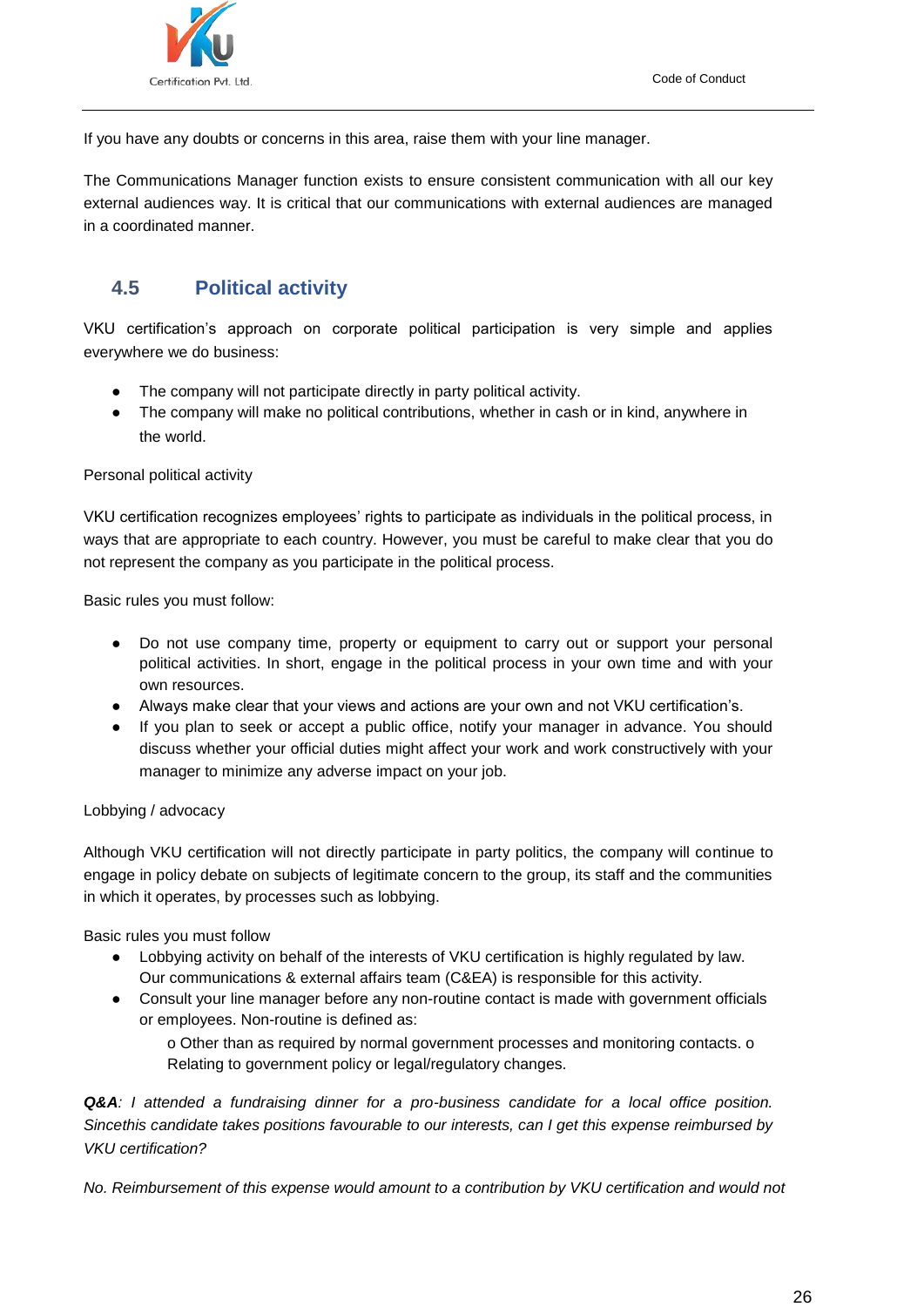



*comply with VKU certification's prohibition against political contributions. As an individual, you are of course free to support the candidate because you believe in their policies.*

# **4.6 Freedom of Association**

VKU certification supports International Labour Organization's Standards on freedom of association which forms the basis of Principle 3 of UN Global Compact. Where freedom of association is restricted by laws and regulations, VKU certification will not hinder the development and movements in promotion of freedom of association, and will apply the highest standards in line with this principle allowed by laws and regulations. To uphold the freedom of association, VKU certification will:

- Respect our employees right to join, form or not to join a trade union
- Not require employees to obtain permission from VKU certification for prior to joining or forming a trade union
- Allow union representatives access to workplaces and management when reasonable notice is given
- Not penalised employees for time taken off for participating in negotiations or meetings between union representatives and VKU certification
- Commit to bargaining in good faith with union representatives of our employees.

# **5. Company assets and financial integrity**

We have the responsibility as well as a legal duty to protect the physical, intellectual property and financial assets of VKU certification. We will comply with all applicable laws and regulations in each jurisdiction where we operate. We will be forthright and transparent about our operations and performance, accurate in the recording and reporting of data and results, and exercise care in the use of our assets and resources.

# **5.1 Accurate and complete data, records, reporting and accounting**

Honest, accurate and objective recording and reporting of information – whether financial or nonfinancial – is essential to:

- VKU certification's credibility and reputation.
- Meeting VKU certification's legal and regulatory obligations.
- Meeting VKU certification's responsibility to shareholders and other external stakeholders.
- Informing and supporting our business decisions and actions.

All data that VKU certification employees create – whether financial or non-financial – must accurately reflect transactions and events.

Financial data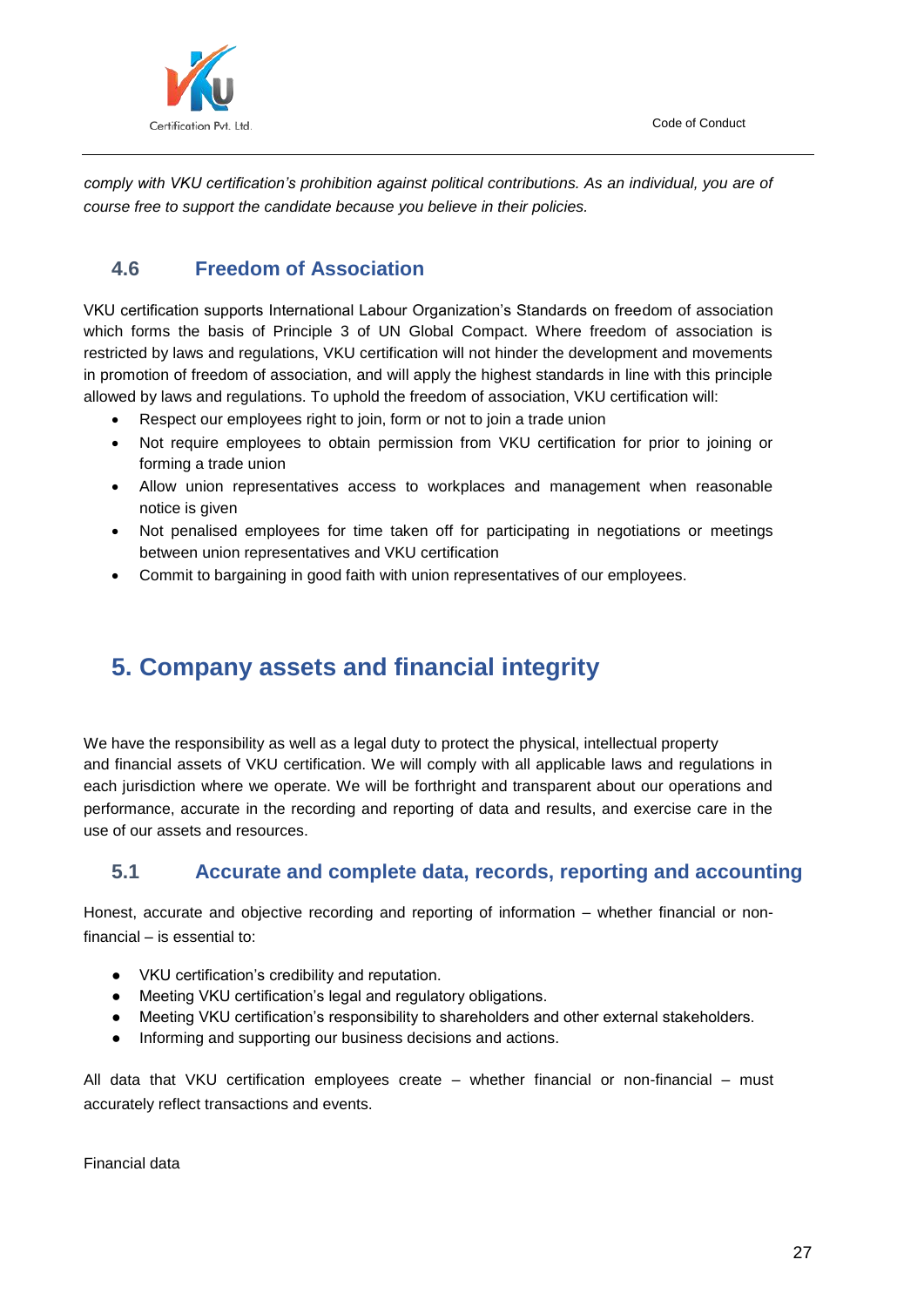

All financial data (e.g. books, records and accounts) must conform both to generally accepted accounting principles and to VKU certification's reporting policies.

Failure to keep accurate and complete records is not only contrary to VKU certification policy but also may break the law. There is never a justification or an excuse for falsifying records or misrepresenting facts. Such conduct may constitute fraud and can result in civil and criminal liability for you and for VKU certification.

### Other data

Other data and other essential company information must also be accurate and complete. This is true whether the data is in paper documents, computer-based or any other medium that contains information about VKU certification or its business activities. Again, both our own company standards and in many cases, legal standards, require it.

Basic rules you must follow

#### Always:

- Ensure all transactions are properly authorized and accurately and completely recorded.
- Follow all laws, external requirements and company processes for reporting information, which apply in the jurisdiction(s) where your actions are recorded.
- Ensure that no undisclosed or unrecorded account, fund or asset is established ormaintained.
- Cooperate fully with our internal and external auditors, provide them with accurate information and on request allow them unrestricted access to staff and documents (subject to legal constraints).
- Show financial integrity in submitting or approving expense claims.

*Q&A: It is the last week in the quarterly reporting period. My boss wants to make sure we meet ournumbers for the quarter, so he asked me to record an unconfirmed sale now that won't be finalized until next week. I guess this won't hurt anyone – should I do what he says?*

*No. Costs and revenues must be recorded in the correct time period. The sale is not yet complete. It would be a misrepresentation and could amount to fraud to include it in an earlier period.*

Never:

- Deliberately make a false or misleading entry in a report, record or expense claim.
- Falsify any record, whether financial or non-financial.
- Sell, transfer or dispose of company assets without proper documentation and authorization.
- Try to influence others to do anything that would compromise the integrity of VKU certification's financial records or reports.
- Commit VKU certification to contractual obligations which are beyond the scope of your delegated authority.

Falsifying or creating misleading information can constitute fraud – and simply put, fraud of any kind will not be tolerated.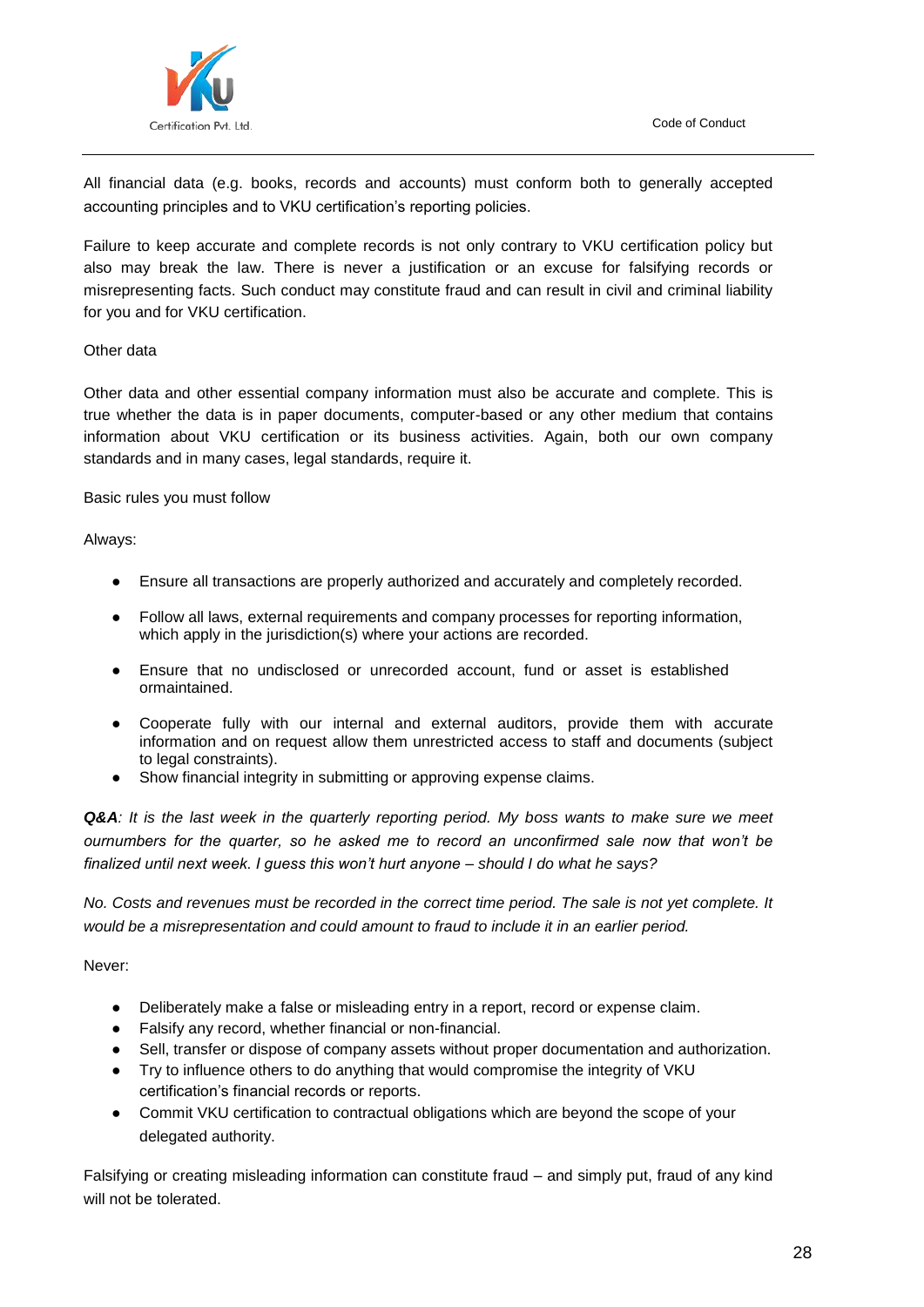

Senior financial officers and others responsible for the accuracy of financial reporting have an additional responsibility to ensure that proper controls are in place to achieve truthful, accurate, complete, objective, consistent, timely and understandable financial and management reports.

The applicable external and internal reporting standards must be followed at all times.

If you…

- are uncertain about the validity of any entry or financial process,
- believe you are being asked to create any false or misleading entry, data or report (whether financial or non-financial or for internal or external use),

…you must promptly report such concern or incident, or seek advice regarding the matter from…

- your line manager or financial controller if you have doubts about how to record a transaction properly.
- if you are worried that a transaction is being, or has been, improperly recorded, you must promptly report this to your financial controller or use OpenTalk.

### Record retention

Documents and records must be retained in accordance with the law and our record retention guidelines.

Basic rules you must follow

Never:

- Conceal, alter, destroy or otherwise tamper with:
	- o Company records or documents except as authorized in accordance with established standards and guidelines.
	- o Documents relating to actual, pending or threatened litigation and government/ regulatory investigations or in circumstances where there is reason to believe such litigation or investigation is reasonably likely to occur in the future.
- Remove or destroy records prior to the specified date without first obtaining permission from your line manager

Your prompt reporting will enable early management intervention to take place. If you feel uncomfortable about reporting something directly to line management, you can use OpenTalk.

*Q&A: My team's year-end results are ahead of budget. A piece of new non-material equipment isdue to be purchased and delivered in early January of the new year. My manager has asked that the invoice for the equipment be accrued out of this year's budget. Is this OK?*

*The status of the budget is irrelevant. Where goods or services have not been received or supplied, the liability must not be recognized.*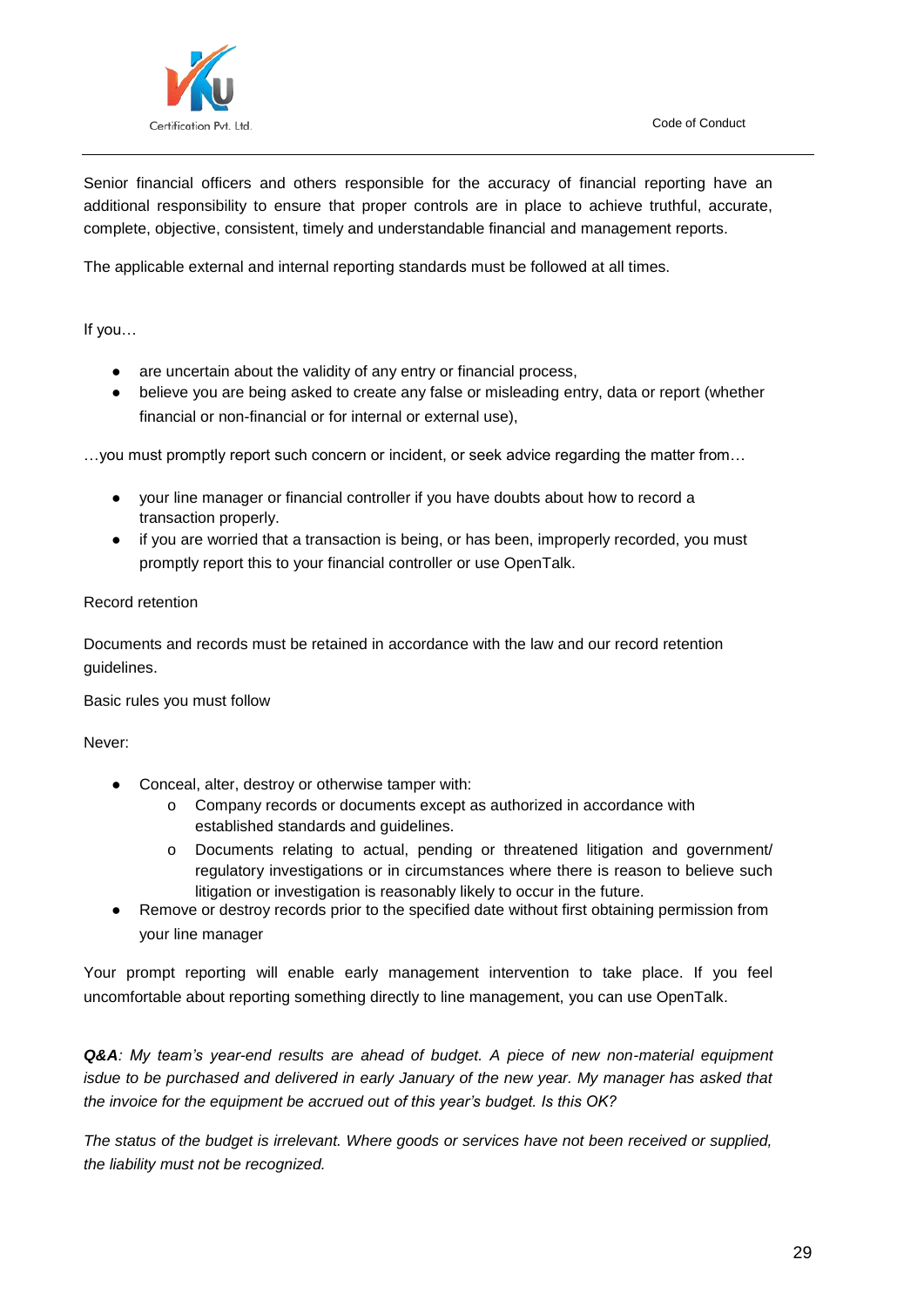

# **5.2 Protecting VKU certification's assets**

All employees are responsible for using good judgement to ensure that VKU certification's assets are not misused or wasted. These assets include property, time, proprietary information, corporate opportunities and company funds, as well as personal company equipment.

### Company property

You are individually responsible for ensuring that VKU certification property that you use or come into contact with as part of your work is not damaged, misused or wasted. You also have a duty of care to report the abuse of VKU certification property by others.

You must not use any company equipment or facilities for your personal activities except in the very limited circumstances set out below.

Portable or home-working equipment that is issued to you (for example, laptops and mobile phones) remains the property of VKU certification. You must take reasonable care of it as you would other VKU certification property: ensuring that it is not damaged, abused, wasted, lost or exposed to unnecessary risk of being stolen.

Limited, occasional or incidental personal use is permitted of certain company equipment issued for your individual use. This would include, for example, a phone call to check in with a child-care provider or advise that you will be late as a result of work. You must check whether your location has specific rules defining and controlling such occasional use. For information on personal use of VKU certification networks and computers, see the Digital systems use and security section of this code.

*Q&A: I run a small home business selling greeting cards online. I do most of the work at weekendsand it in no way conflicts with my duties at VKU certification. (I checked this with my supervisor and she said it was not a conflict.) Often I finish lunch early and have 15 or 20 minutes where I can access my website on my VKU certification computer and process orders from the previous day. The code says limited personal use is OK and I wouldn't be using VKU certification time, displacing any VKU certification activity that uses the system, nor interfering with the productivity of my colleagues. Is this limited use OK?*

*No. Under the code, conducting 'a non-VKU certification business enterprise' is outside the definition of acceptable limited personal use and so is not allowed. VKU certification digital resources are used for business purposes 24 hours a day, seven days a week. Personal use, especially in today's resource and content rich websites, does strain the system. You must run your 'home' business at home.*

### Company time

Whilst at the workplace you are expected to be fully engaged in your work and not undertaking personal activities. Devote the necessary time to your work in order to fulfil your job responsibilities. All Staff must report their hours worked on the PMT and must do so truthfully and accurately.

Intellectual property' and other protected information

At VKU certification we regularly produce valuable, non-public ideas, strategies and other kinds of business information – 'intellectual property' – which we own and need to protect just as we do with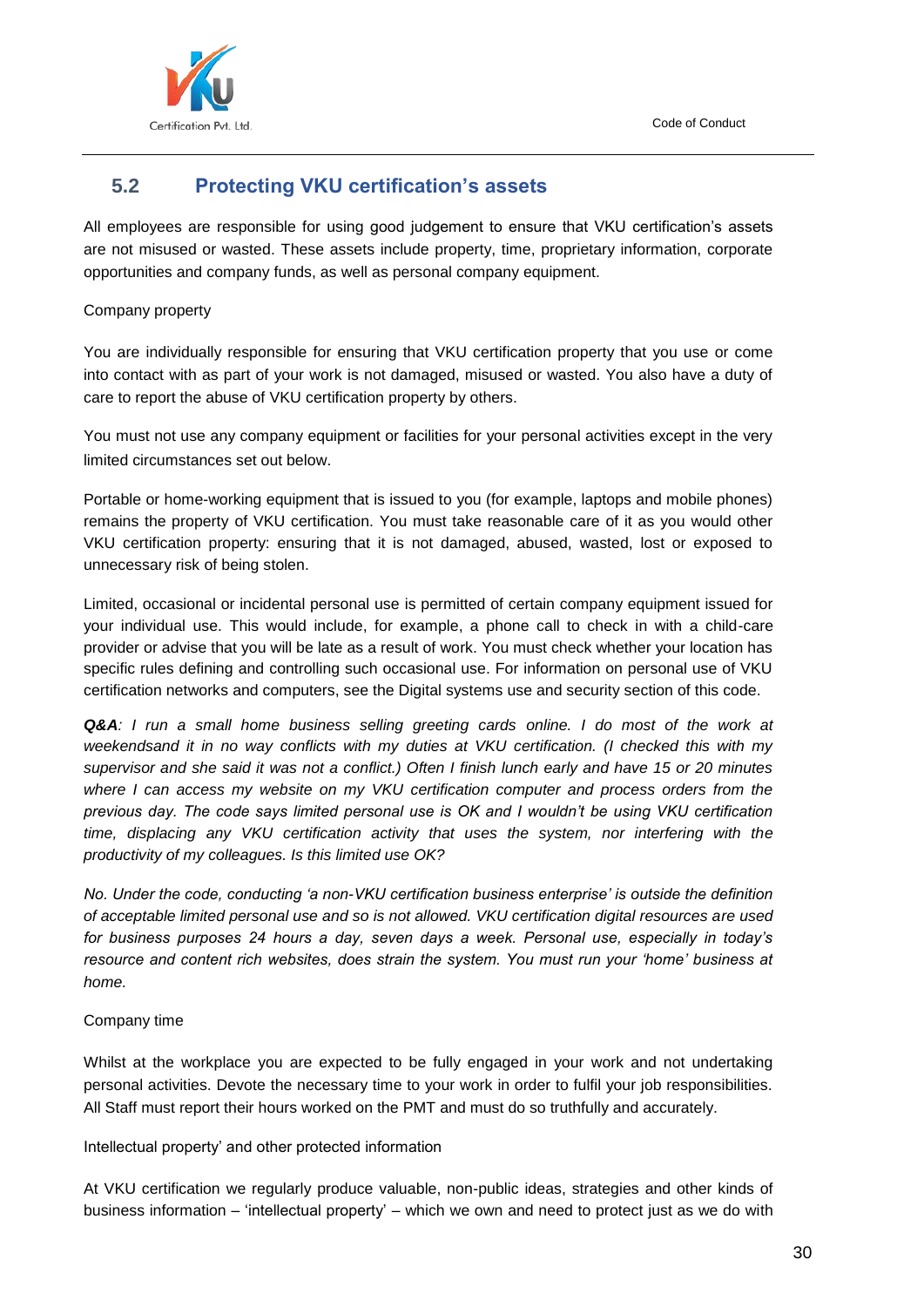

other kinds of property. Because it is the product of VKU certification's own hard work, various laws allow VKU certification to protect this information from use by outsiders.

Intellectual property includes:

- Patents.
- Copyrights.
- Trademarks and service marks.
	- o Other kinds of confidential business information such as:
		- o Sales, marketing and other corporate databases. o Marketing strategies and plans.
		- o Research and technical data.
		- o Business ideas, processes, proposals or strategies. o New product development.
		- o Software bought or developed by the company.
		- o Information used in trading activities including pricing, marketing and customer strategies.

In addition, other confidential business information, such as personnel lists and customer data, must also be protected. Consult VKU certification HR on the acceptable use of personal information. See also the Privacy and employee confidentiality section of this code.

Always protect and never disclose any confidential VKU certification intellectual property or any other confidential information. This is to ensure that we reap the benefits of our own hard work and keep our commitments to others. These obligations apply throughout your employment and continue after your employment ends. Instructions for classification and protection of information are given in theSecurity of information standard.

On occasion, we may need to share VKU certification intellectual property with persons outside of VKU certification – for example, so that a third party can work effectively with us. However, even when there seems to be a legitimate reason to share proprietary information, you should never disclose such information without management's prior approval and then only under a written confidentiality agreement.

*Q&A: A former VKU certification employee who worked on my team recently contacted me to request thatI provide copies of some materials we worked on during his employment. In the course of this conversation, I learned that this former employee has copies of several binders and CDs with VKU certification materials and data we used in a project. I told this employee that I would get back to him. What should I do now?*

*You should not under any circumstances provide copies of the requested materials because they are likely to be VKU certification confidential information. The former employee may also have breached his obligations under the code by taking VKU certification confidential information, and there might be other issues for VKU certification if this former employee has used or revealed this information to others.*

*The obligation to maintain the security of confidential VKU certification information applies not just during your employment but also following your employment. Contact your manager immediately, and your manager in turn should alert VKU certification HR to determine what action VKU certification should consider to protect VKU certification's confidential information and property.*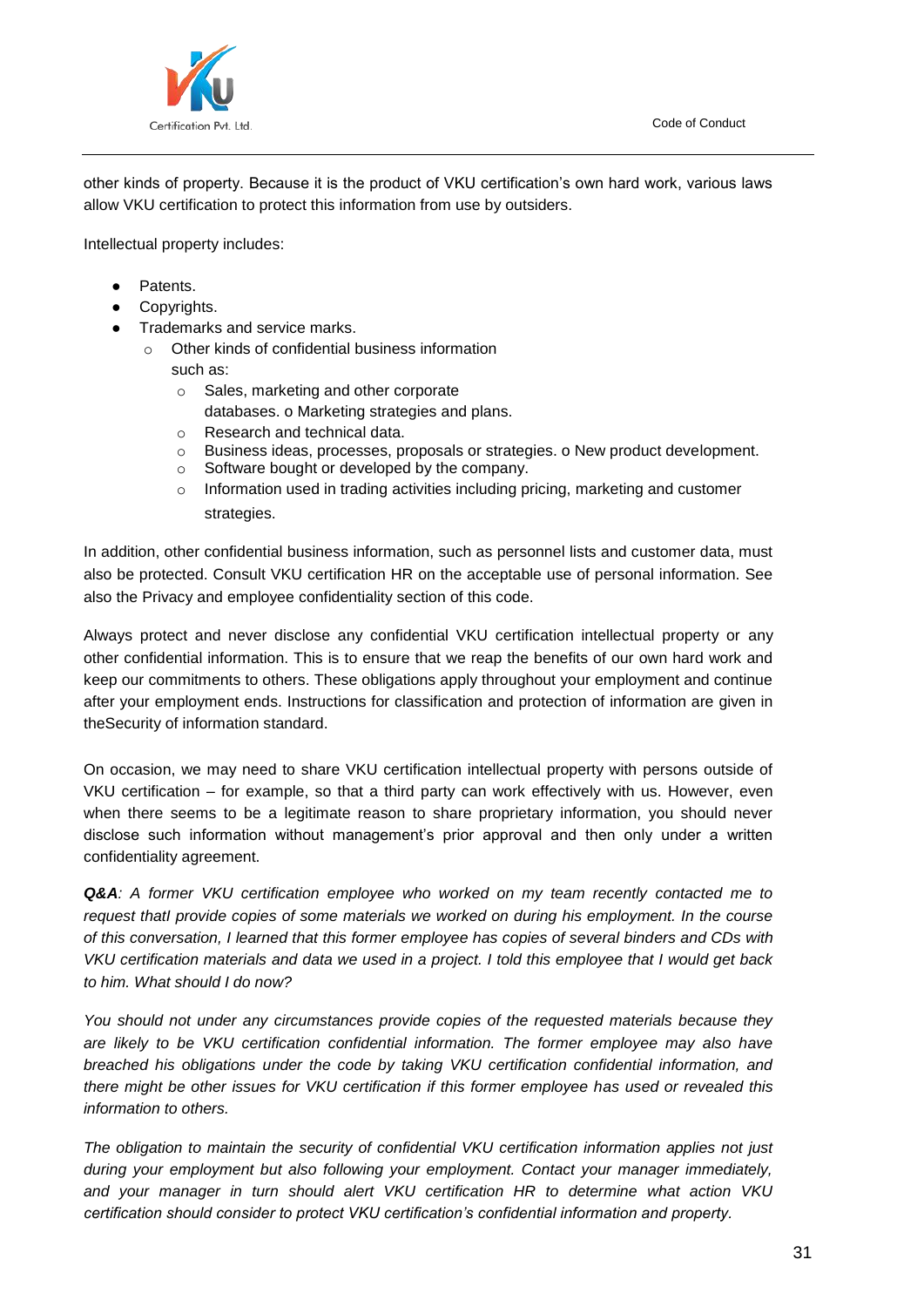

### Corporate opportunities

Employees owe a duty to VKU certification to advance VKU certification's legitimate business interests when the opportunity arises.

Never:

● Use VKU certification property, information, or position for personal gain. •Compete with VKU certification.

### Company funds

Always:

- Protect VKU certification's funds as you would your own: guarding against misuse, loss, fraud or theft. This includes company monies advanced to you and any company travel and entertainment, procurement or credit cards you may hold.
- Make sure that all claims, vouchers, bills and invoices are accurate and submitted in a timely manner.

# **5.3 Intellectual property and copyright of others**

Just as we protect our own business information (see the Protecting VKU certification's assets – intellectual property and Privacy and employee confidentiality sections of this code), we are committed to respecting the intellectual and protected information of others.

Basic rules you must follow:

- Do not bring to VKU certification or use any confidential information, including computer records, from prior employers.
- Seek advice from your line manager when assigning work to a new employee if there is a risk that the employee might use protected information from a prior employer.
- Do not load any unlicensed software on any VKU certification computer.
- Do not accept or use anyone else's confidential information except under an agreement approved by VKU certification Management.
- Only copy documents and materials (including computer software) that are not copy righted (for example, a government report) or when you have specific permission to do so.
- Do not use copyrighted materials or third-party trademarks (for example, portions of audio, video and off-the-internet or off-the-air recordings) in materials you are producing (including internet or intranet web sites) without specific permission from the copyright owner.
- Do not knowingly infringe a valid patent of another party.
- You are, of course, free to gather competitor information from legitimate public sources.

See Gathering competitor information in the Competition and antitrust section of this code.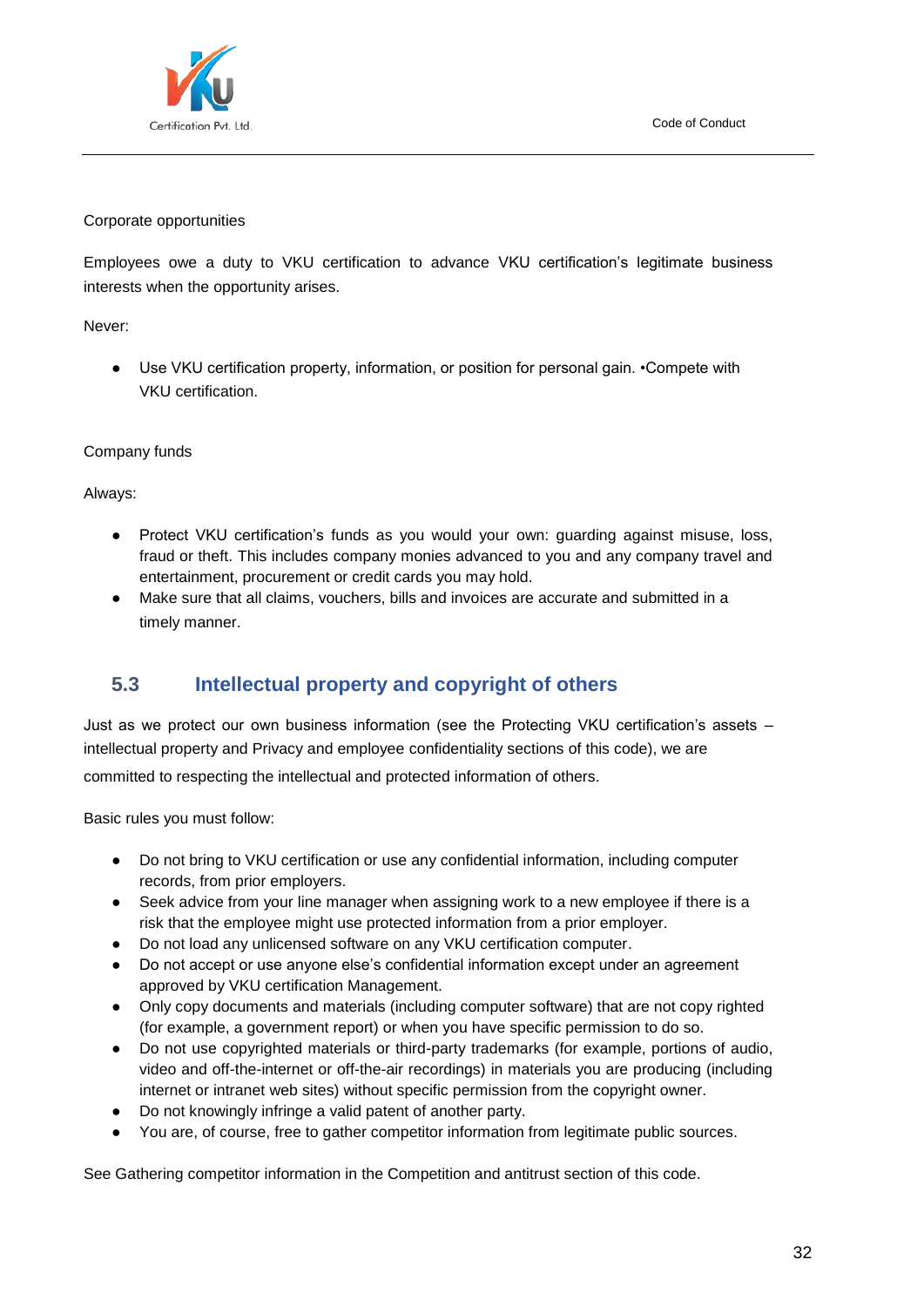

*Q&A: I have just joined VKU certification as a new employee. My prior employer is one of VKU certification'slargest competitors. Can I share some important confidential marketing information that I developed while working for this competitor?*

*No. This would breach the code, your obligations to your previous employer and might break the law as well. You are obliged to protect your past employer's confidential information just as VKU certification employees are obliged to protect our company's confidential information. The general knowledge and skills you learned at a prior employer may be used in your new job at VKU certification, but you must not bring to VKU certification any confidential (or otherwise protected) materials that you or others produced for your prior employer.*

*Q&A: I have an idea to reduce subscription costs for trade publications. The office would get justone subscription to each journal or newsletter, which would then be circulated to everyone with instructions to copy any articles they want. Is this a good, cost-cutting measure?*

*No. While we want to cut costs, part of your idea would infringe copyright law. It is legal to circulate the publications, but not to have employees make separate file copies of articles for their later use. If they need file copies, they must first obtain legal permission, or purchase additional copies of the publications.*

### **5.4 Insider trading**

VKU certification is committed to supporting fair and open securities (equities or stock) markets throughout the world. To ensure we keep this commitment, VKU certification employees are prohibited from trading on the basis of 'inside information in shares or other securities of any publicly traded company'. This includes trading in investments whose value is determined by the price of such shares or other securities – for example, derivatives or spread bets.

'Inside information' means information that relates, directly or indirectly, to a company or other securities and is:

- 'material'
- not available to the public.

What is material information?

If a reasonable investor would be likely to consider the information important in deciding whether to buy or sell a company's shares, this is material.

Inside information might include, for example, confidential information about:

- Introduction of an innovative new product.
- Significant new contracts.
- Changes in dividends.
- Actual or possible mergers, acquisitions or joint ventures.
- Major developments in litigation.
- Earnings statements and forecasts.
- Actual or possible discoveries of, or adjustments to, oil and gas reserves.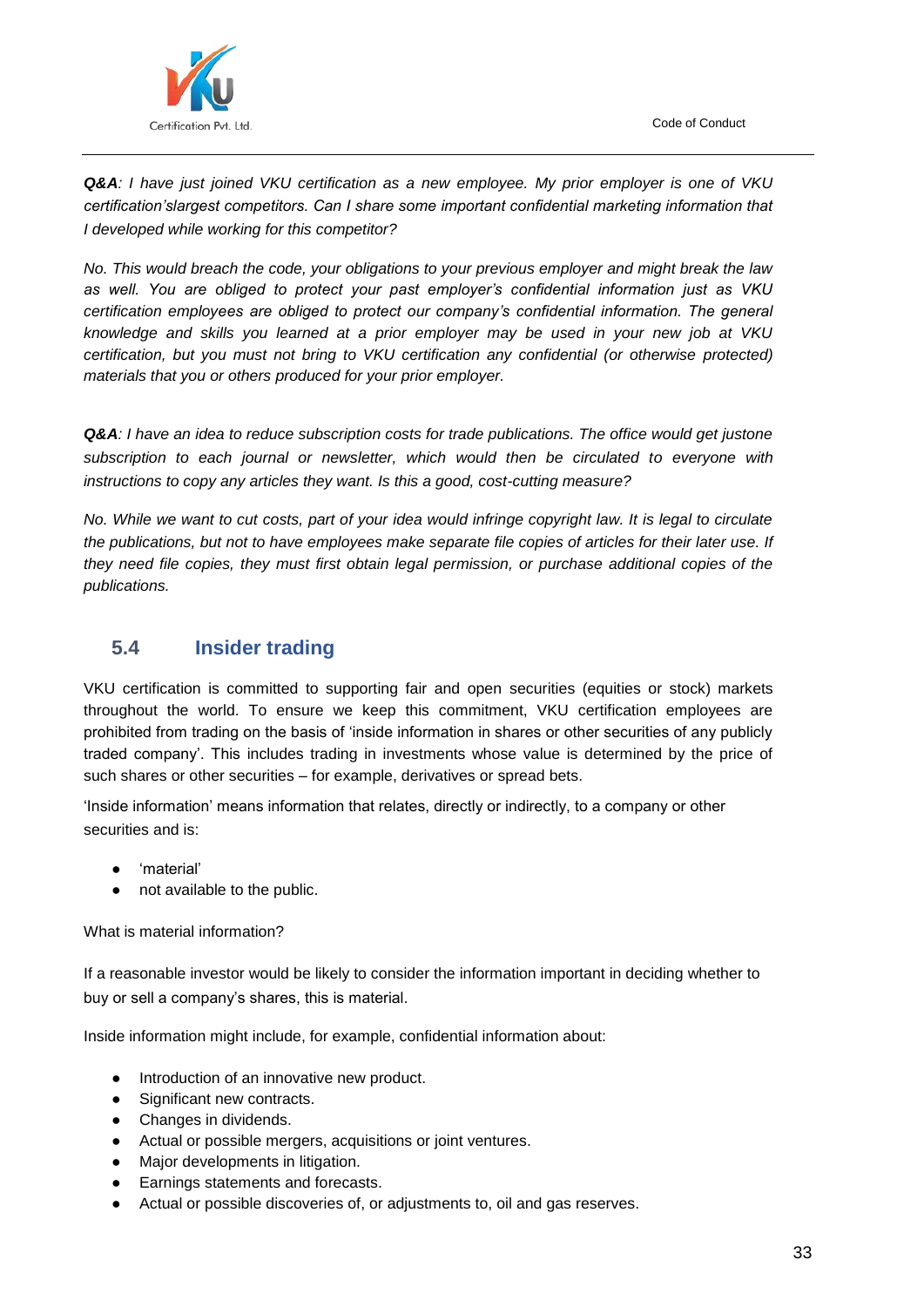

- Expected governmental actions.
- Licensing agreements.

In certain countries, such as the UK, if there are market rumours which, if true, would be material but which you know are false, your knowledge may still be inside information.

*Q&A: A supplier made a confidential approach to my business unit about a new product they plan tointroduce to the market. We decided that we couldn't use the product, but I think it will be a real breakthrough for other industries. Once this company finds a market, I know its stock price will rocket. May I buy stock in the supplier's company?*

*No. You cannot buy the company's stock until the public knows about the new product. This is 'inside information' because the pitch was confidential – there has not been full and fair public disclosure. The information is 'material' because a reasonable investor would probably consider the information important in making an investment decision about the company.*

#### Facts about insider trading laws

Insider trading laws are enforced around the world. Leaking inside information or tipping someone off can break the law. If you give inside information to someone inside or outside the company, you may be liable for leaking or abusing privileged information – even if no trading resulted or you did not personally profit from the trade.

#### Penalties are severe

Breaches of insider trading laws are taken very seriously around the world and sanctions can include imprisonment or fines.

Basic rules you must follow:

Never

- Buy or sell shares in VKU certification or any other company while in possession of inside information – even if you 'think' you are not relying on it.
- Disclose inside information to anyone outside the company, including family members (e.g. your spouse), without prior approval.

#### Be careful

- Even with other VKU certification employees, only disclose inside information to a co-worker when you have permission to do so and it is necessary for you to do your job.
- Protect inside information from accidental disclosure.

If you have questions or concerns about your responsibilities under the insider trading laws, contact VKU certification HR for further guidance.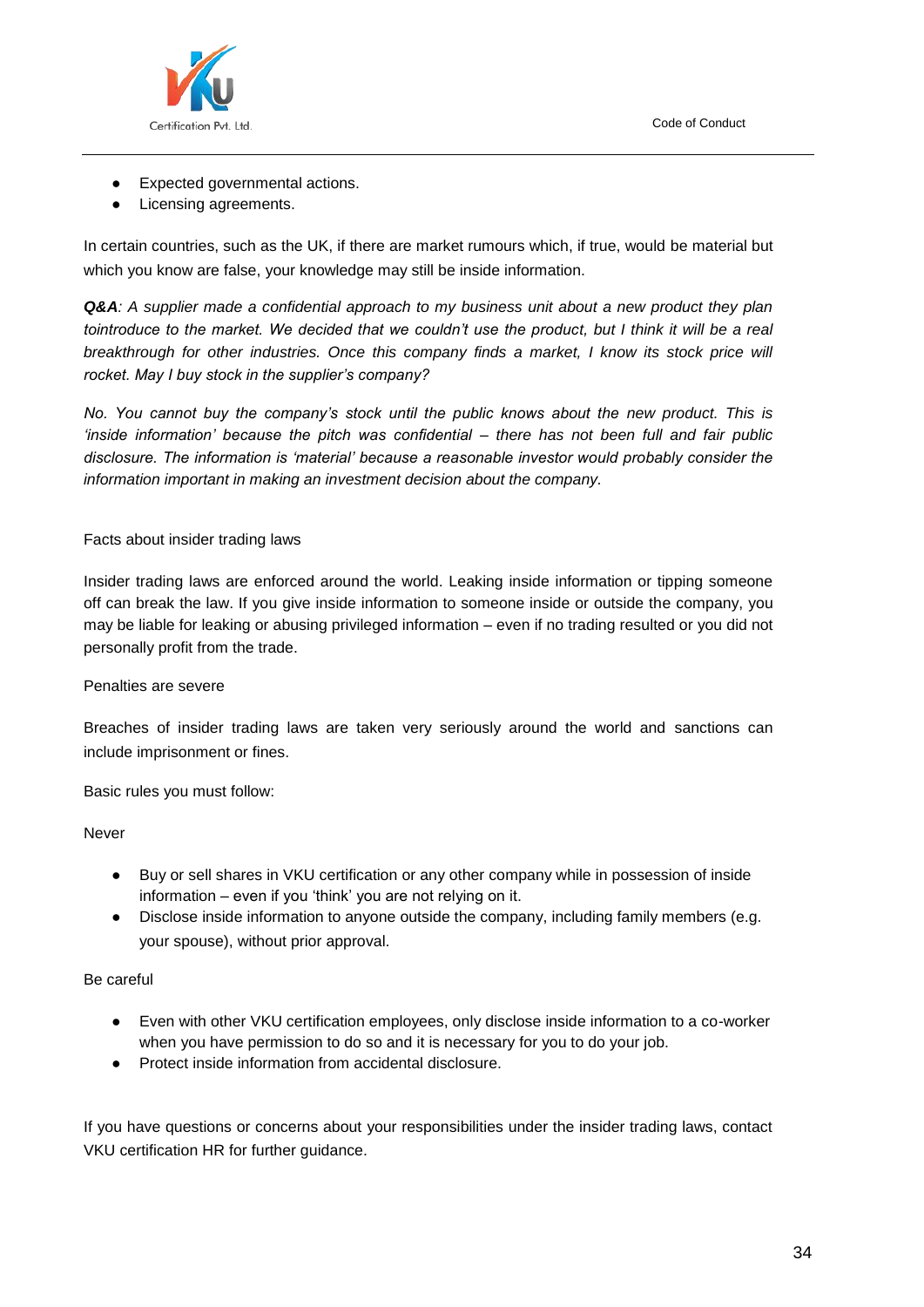Code of Conduct



# **5.5 Digital systems use and security**

Digital systems and the information processed and stored on them are critical to our company. Everyone who uses digital systems – employees, contractors, consultants and other people with temporary access – must ensure that these resources are used appropriately and in line with relevant security policies. Effective security is a team effort requiring the participation and support of everyone who deals with VKU certification's information or digital systems.

Good judgement should guide your use of digital systems, but these rules can help.

Computer hardware and software and all information on VKU certification digital systems, as well as any VKU certification information on your home or other non-VKU certification digital systems, are company property. Therefore, use company digital systems responsibly and primarily for the business purposes for which they are intended. Do not load software onto a VKU certification digital system unless you know this is approved.

Basic rules you must follow

Personal use – Limited occasional use of digital systems is permitted.

However, personal use must not:

- Displace any business activity.
- Consume more than a trivial amount of network or other VKU certification resources (e.g. downloading large files or accessing streaming audio or video for personal use are considered digital systems misuse).
- Interfere with your productivity or the productivity of others doing VKU certification work.
- Include soliciting other users or conducting any non-VKU certification business enterprise.
- Damage the company's reputation.

Examples of acceptable personal use include:

- Accessing news or weather sites on the internet.
- Accessing travel information sites on the internet.
- Occasionally accessing your personal web-based e-mail account from a service approved by VKU certification as having sufficient security (see digital security website for approved list).

*Q&A: Most people search for company web pages on the internet by typing in the name. What if Iinadvertently access a site that breaches VKU certification policies? Will this appear on my computer history? What should I do?*

*You should exit the site immediately. Do not store the link; and do not send the link to anyone else. As the record will appear in your site history; you may wish to inform your line manager of the circumstances.*

Ask before acting

- Is it legal?
- Does it follow VKU certification requirements?